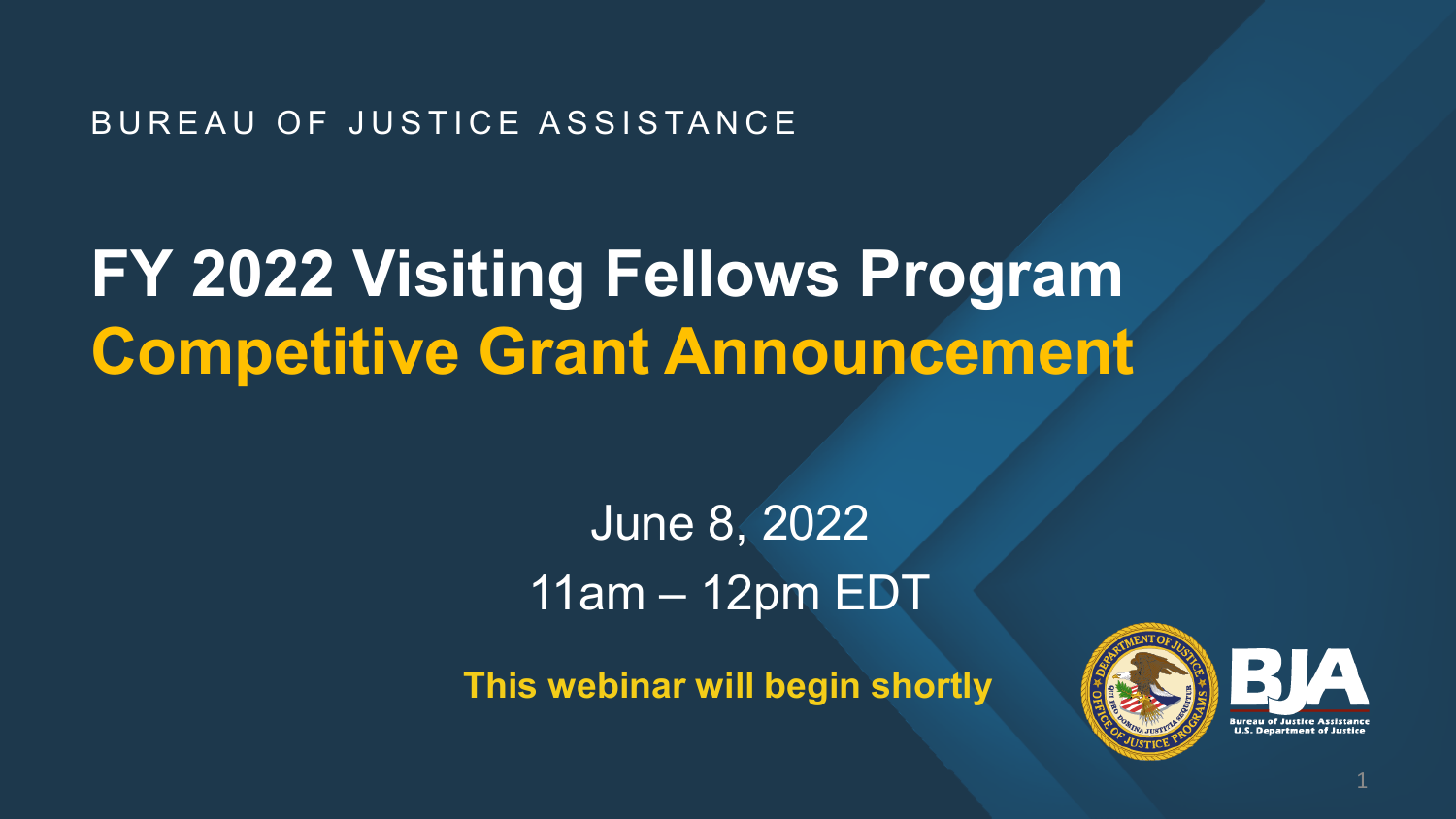

# **Presenters:**

**Katharine Browning**, Senior Policy Advisor, BJA

**Vince Davenport**, Associate Deputy Director, BJA

**A. Elizabeth Griffith**, Associate Deputy Director, BJA

**Mallory O'Brien**, Senior Scientist, BJA

**Sara Sullivan**, Senior Policy Advisor, BJA

**Tom Talbot**, Senior Policy Advisor, BJA

**Michelle White**, Senior Advisor, BJA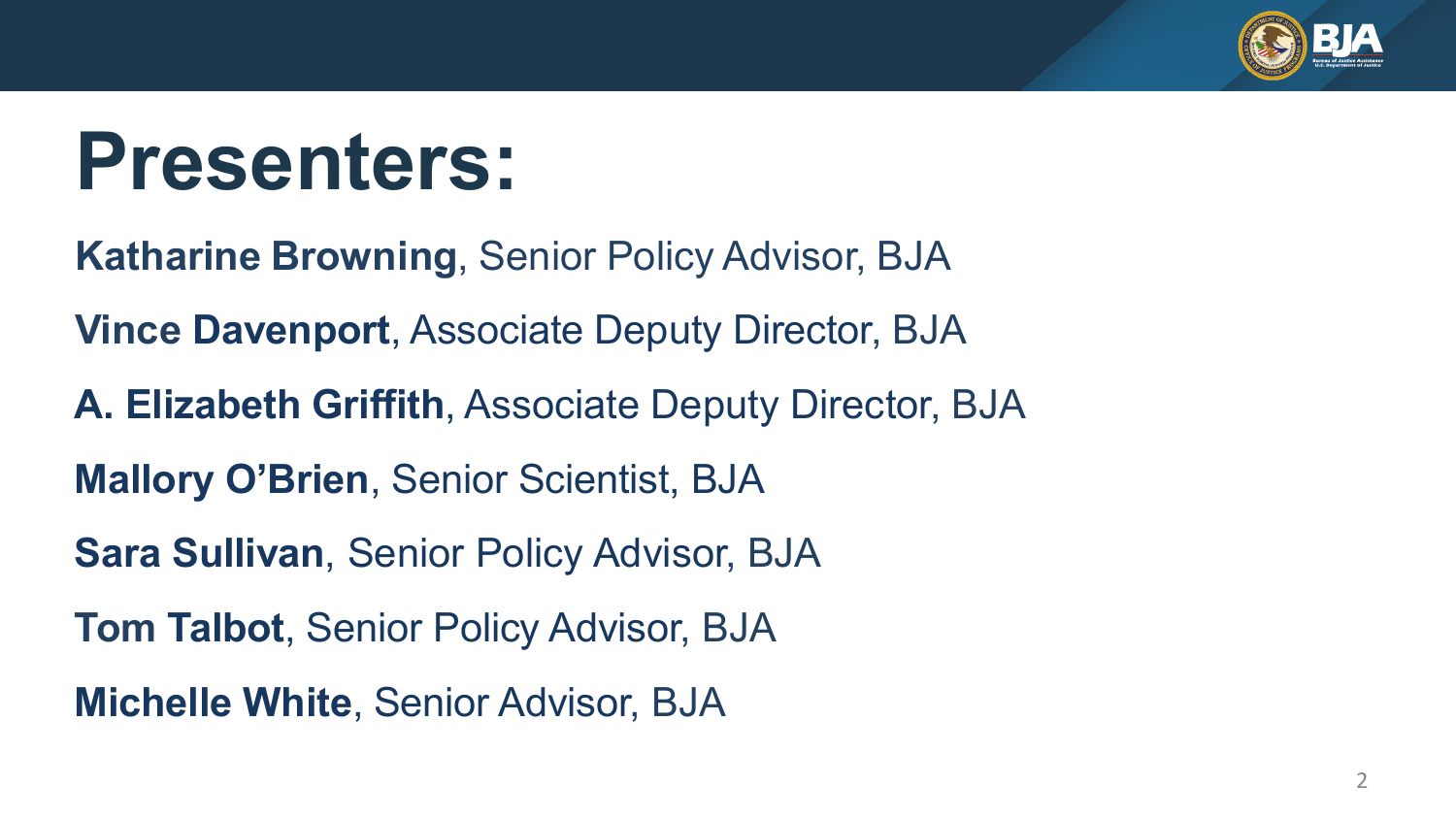

# **Agenda**

- Overview of OJP and BJA
- Overview of Fellows Solicitation
- Eligibility Requirements
- Anticipated Area of Focus for BJA Fellows
- Grant Requirements
- Review Application Sections
- Top Grant Application Tips/Support
- Questions & Answers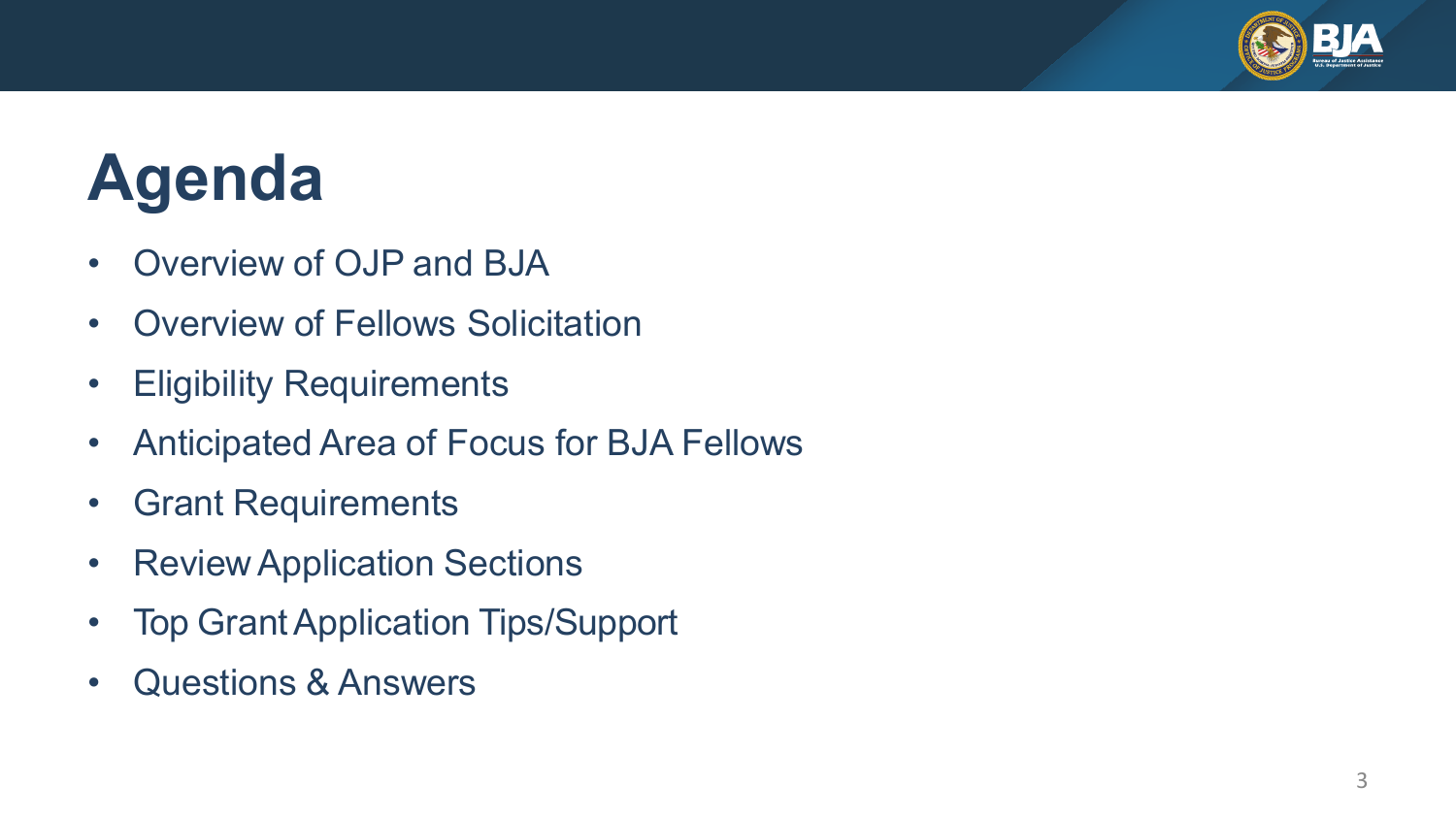

# **What is the Office of Justice Programs (OJP)?**

- OJP provides grant funding, training, research and statistics to the criminal justice community
- OJP is one of three grant-making components of the Department of **Justice** 
	- Office on ViolenceAgainst Women (OVW)
	- Office of Community Oriented Policing Services (COPS)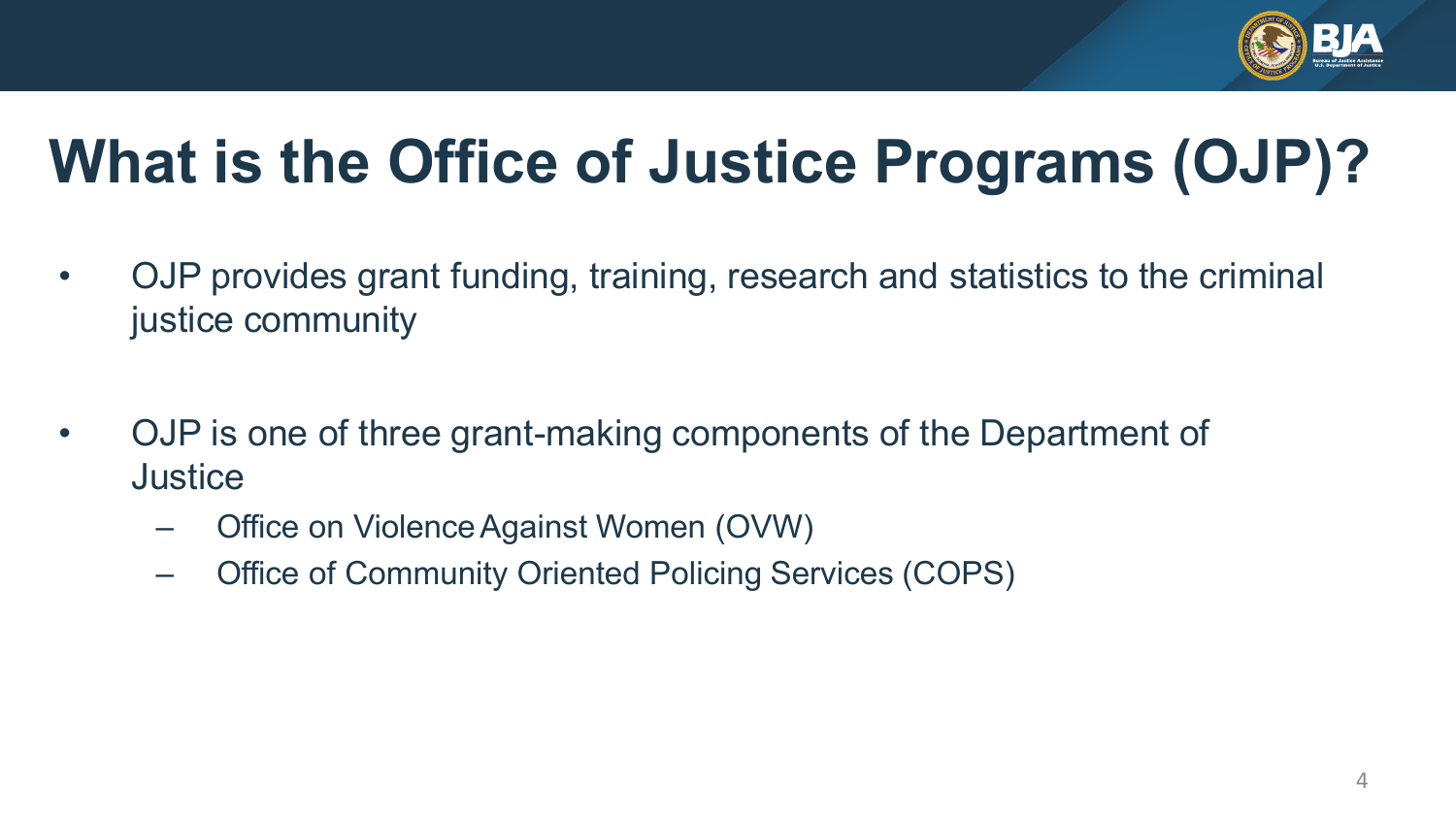

# **BJA Mission Statement**

BJA provides leadership and services in grant administration and criminal justice policy development to support local, state, and tribal justice strategies to achieve safer communities.

To learn more about BJA, visit [www.bja.ojp.gov](http://www.bja.gov/)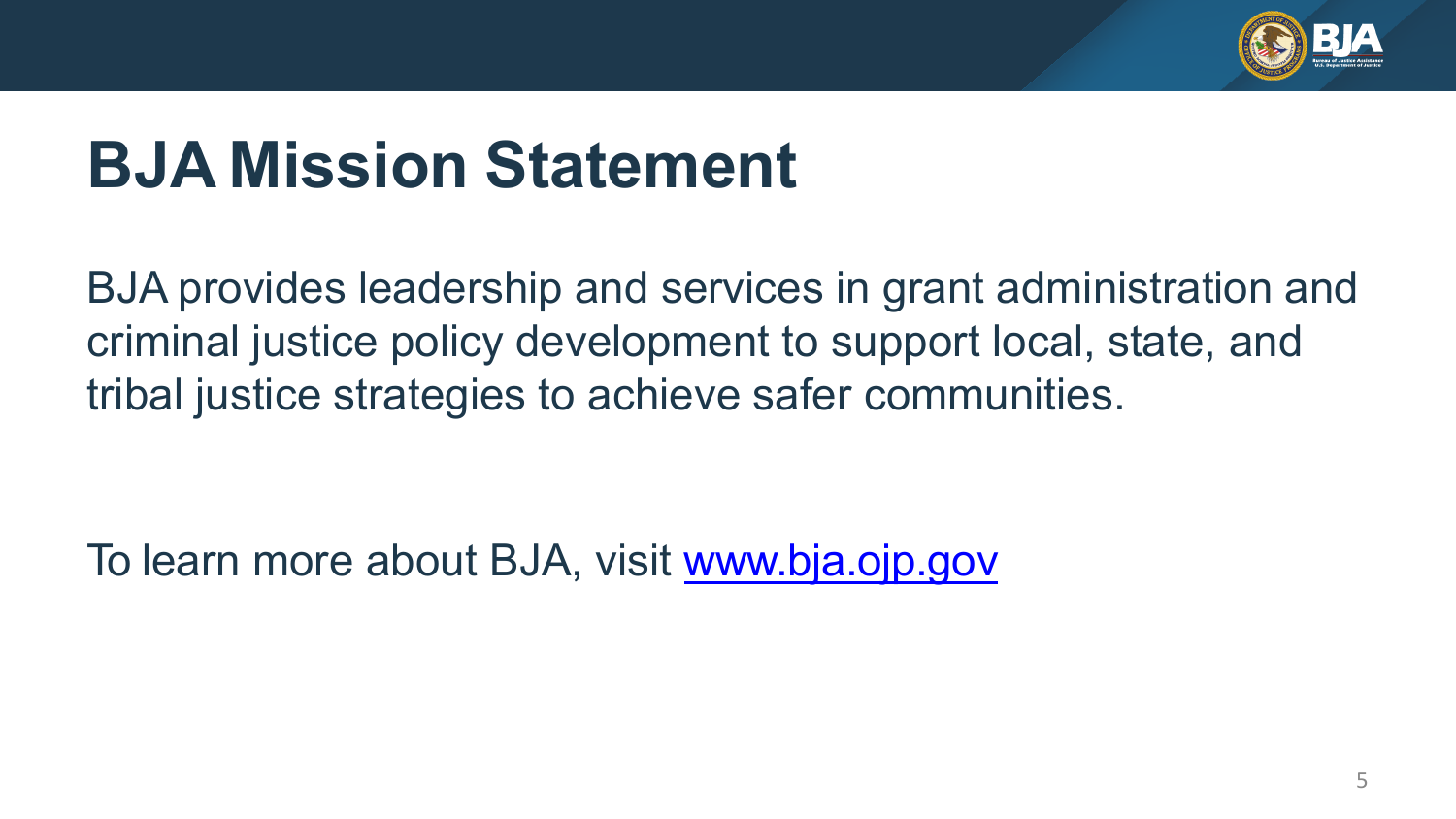

# **Administration Priorities**

Funding through BJAis aligned with theAdministration's priorities to develop and sustain strategies that address violent crime and ensure a fair criminal justice system, including strategies designed to:

- Support law enforcement, prosecutors, and their partners in working with victims and communities who are disproportionately impacted by crime.
- Focus on strategies to combat and prevent violent crime, including hate crimes.
- Ensure access to justice including overcoming barriers such as language and lack of trust to more effectively address critical crime issues.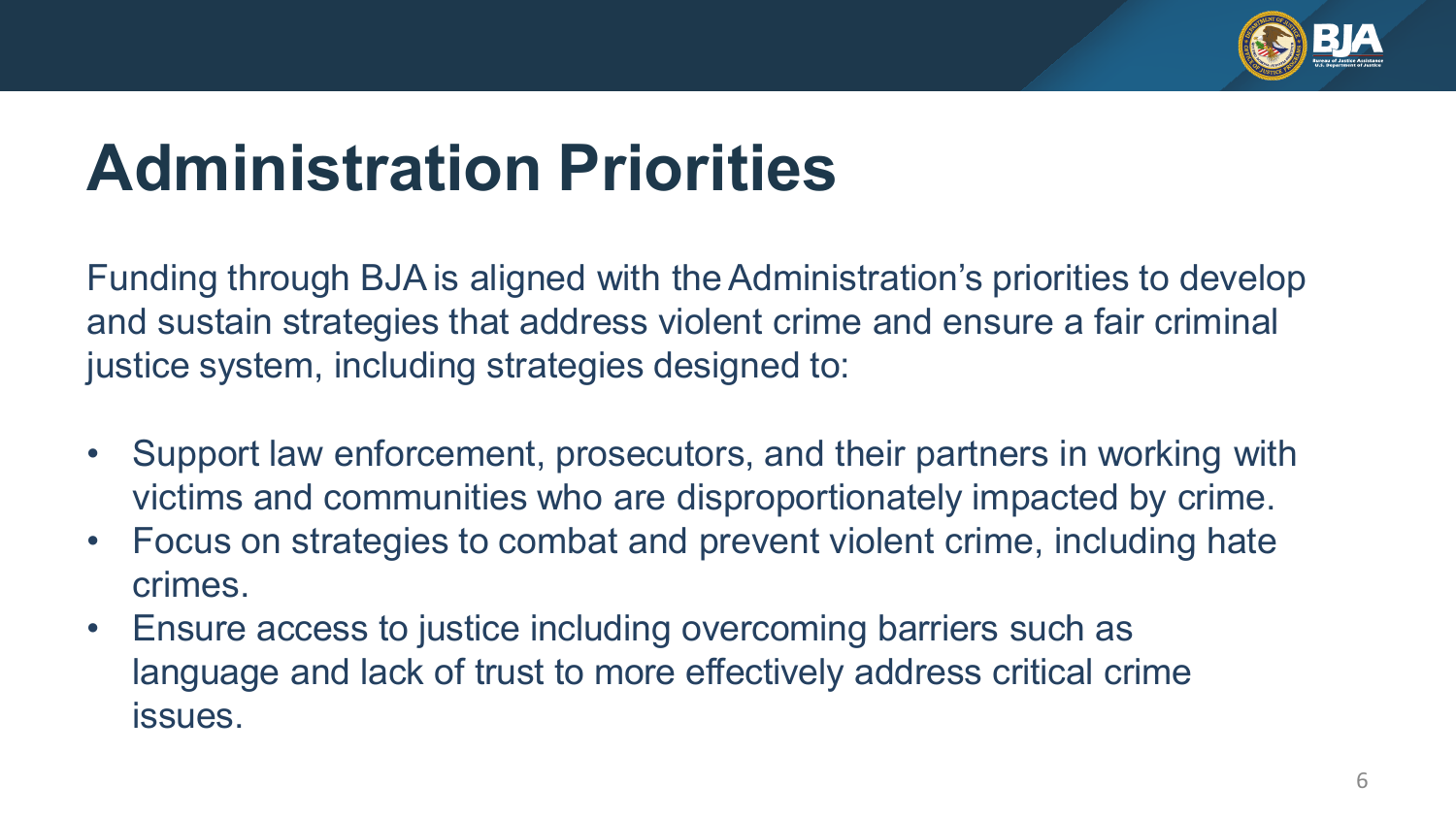

# **Background Information**

- To address emerging issues and build capacity to improve the administration of criminal justice, BJA launched the BJA Visiting Fellows Program in FY 2012. The intent was to leverage state, local, or tribal subject-matter expertise to assess areas of need and to develop strategies, tools, and policies in collaboration with BJA staff for the benefit of the criminal justice field.
- The purpose of each fellowship is to make important policy and programmatic contributions in a priority area of criminal justice practice. Fellows will collaborate with BJA and DOJ staff to provide critical outreach, data, research, and subject-matter expertise to inform the development of new BJA strategies and programs to benefit the field.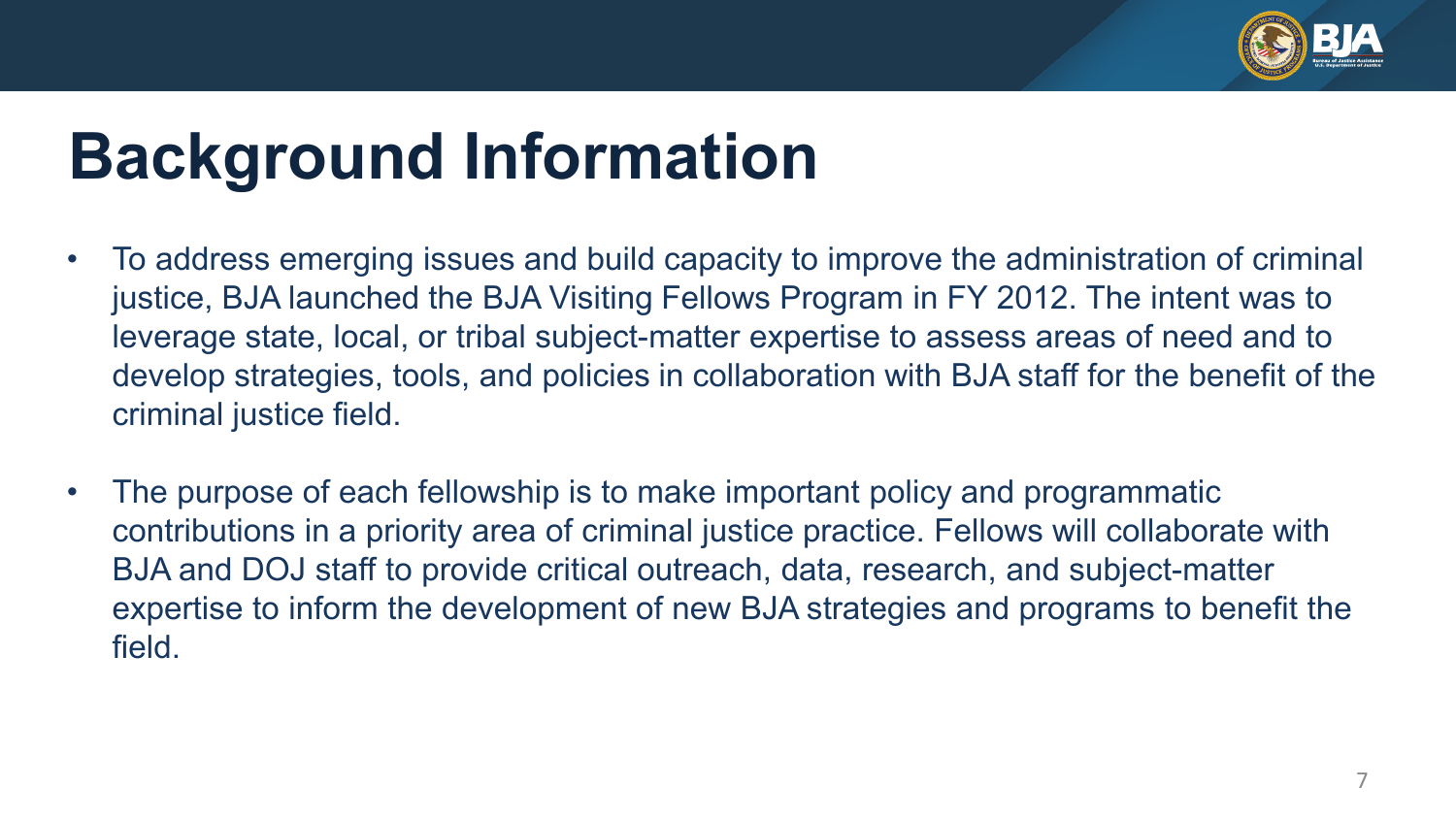

# **Specific Information**

- By hosting up to six fellows with FY 2022 funds, BJA will collaborate with practitioners, advocates, and researchers to build capacity to address gaps in priority and emerging issues in the criminal justice field. BJA encourages applicants from a broad range of disciplines to consider how their work in areas related to crime and justice would address the six anticipated areas of focus outlined in this presentation.
- Fellows are expected to be self-starters who can work in a fast-paced environment. Additionally, fellows must proactively manage their planned work while collaborating with BJA staff and adjusting to the needs of the project and other work across BJA. Fellows will be expected to produce specific deliverables that can address priority issues such as outreach to BJA stakeholders, applied research tools, training curricula or toolkits, articles or publications, and provision of technical subject-matter assistance, that address the area(s) of focus. Further, they will assist BJA in enhancing strategies and building capacity, then bring their fellowship experience back into the field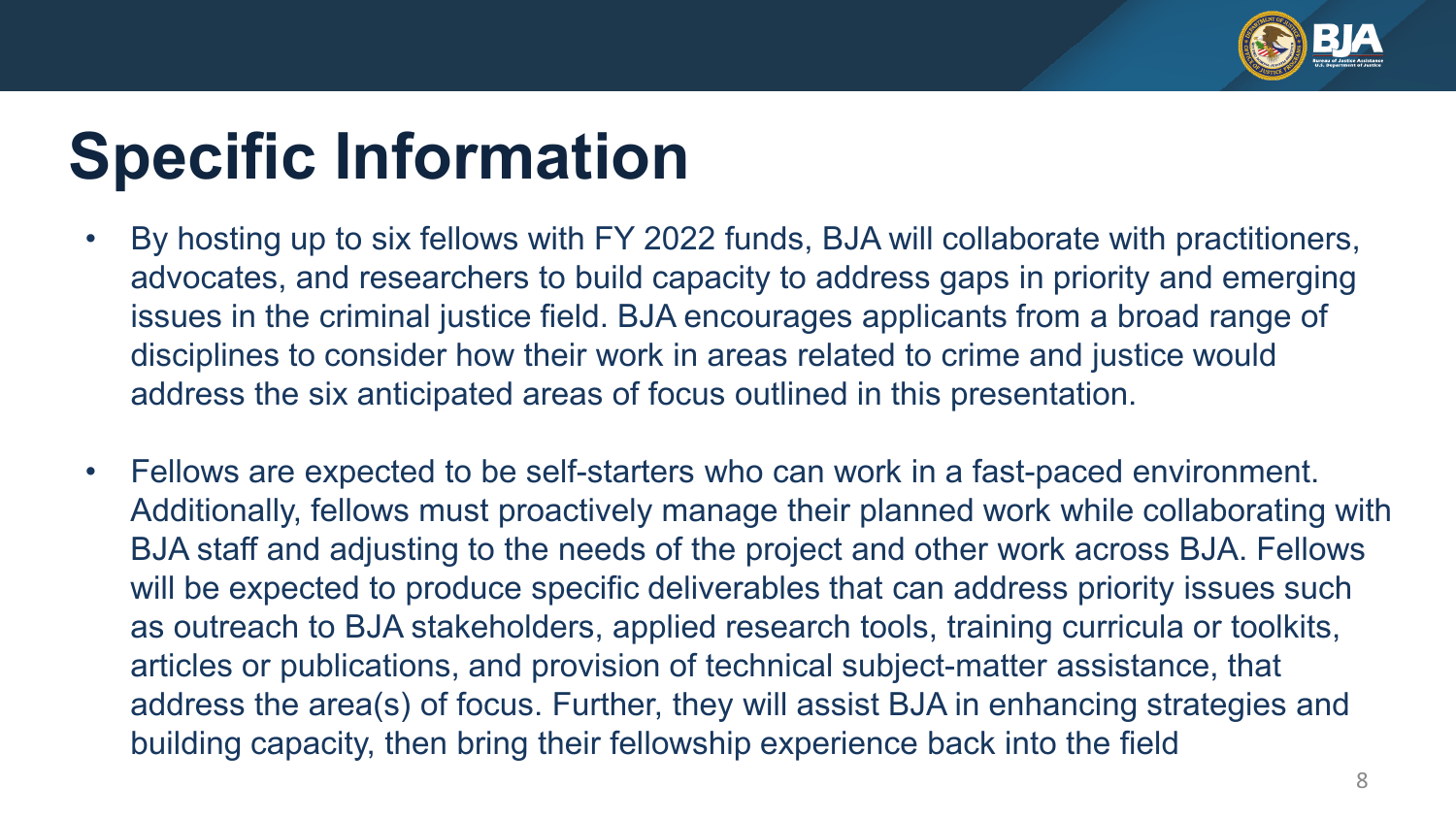

## **On April 26, 2022, BJA released the following solicitation:**

### **FY 2022 BJA Visiting Fellows Program**

### **Closing Date: June 27, 2022**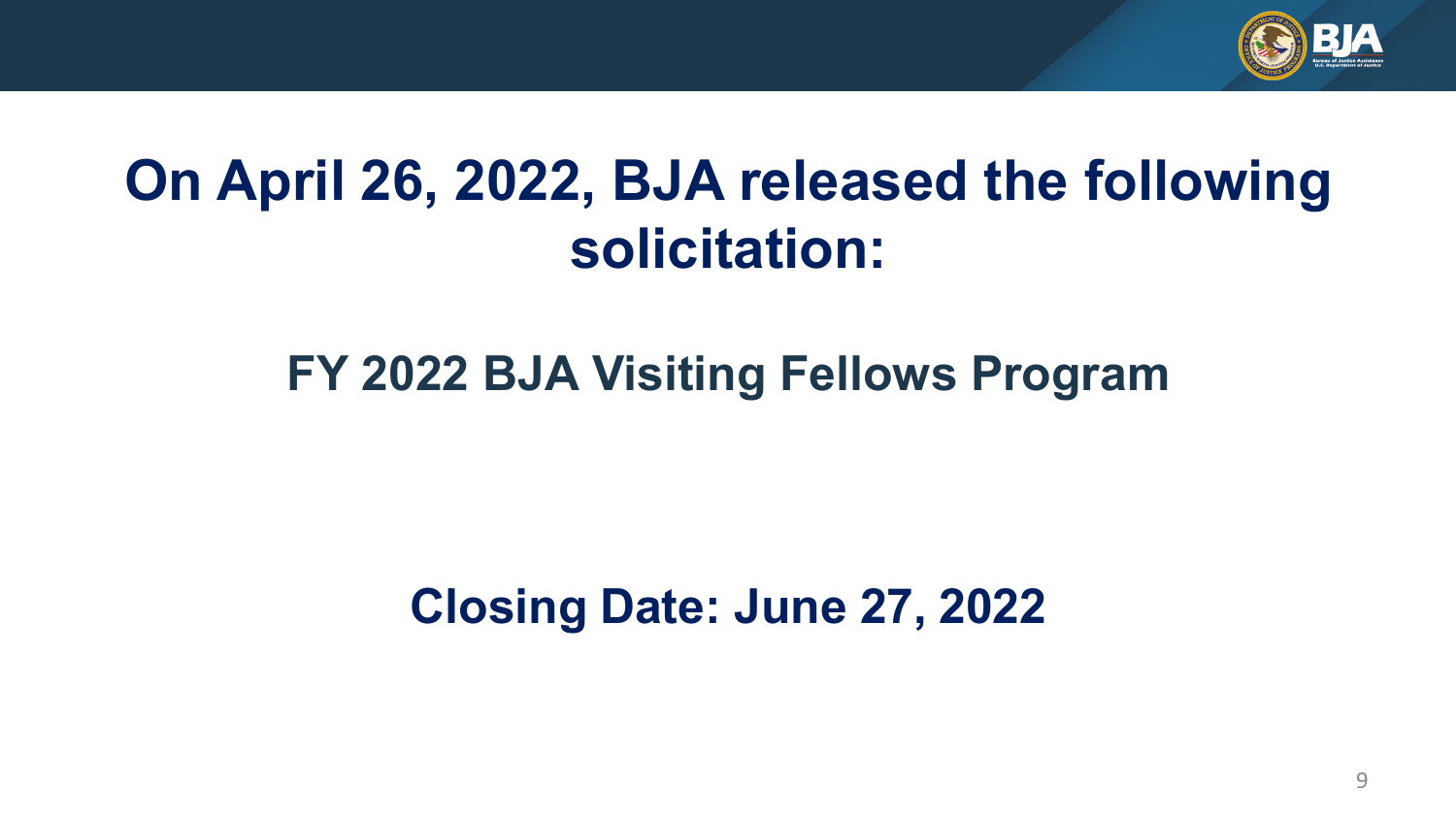

# **Program Objectives**

- Enhance BJA capacity and expertise to assess the technical assistance, training, and capacity-building needs in the areas of focus listed in this presentation.
- Bring real-world and lived experience and knowledge to BJA that enhances staff ability to deliver relevant and effective tools to the field.
- Support the development of criminal justice practitioners, researchers, and BJA/OJP staff to advance BJA's mission.
- Advance and translate knowledge about critical criminal justice issues and strategies and promote innovation.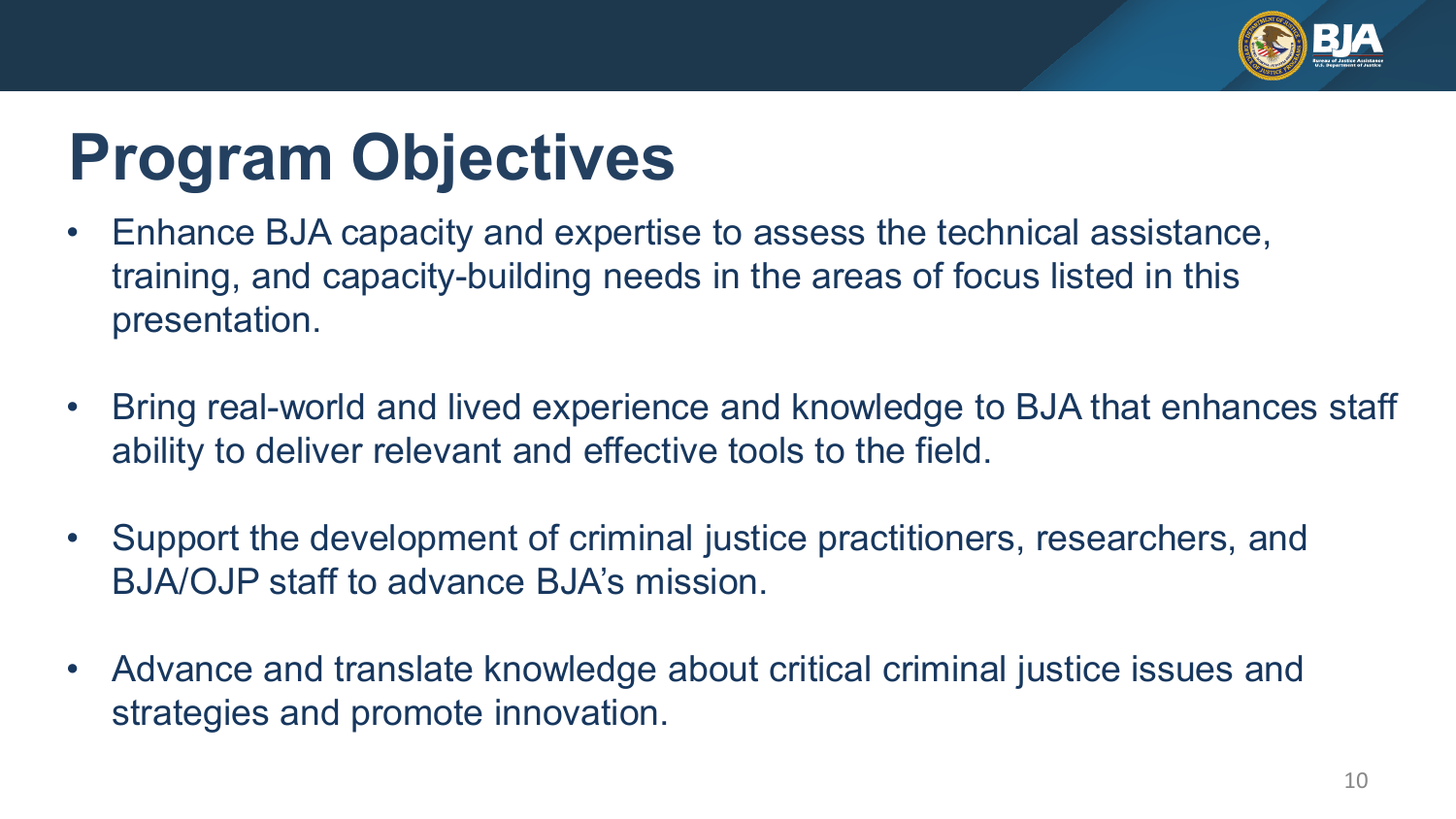

# **Eligibility:**

- Individuals
- State governments
- City or township governments
- Public and state-controlled institutions of higher education
- County governments
- Native American tribal governments (federally recognized)
- Nonprofits having a 501(c)(3) status with the IRS, other than institutions of higher education
- Private institutions of higher education
- For-profit organizations other than small businesses

**Note**: Eligible applicants are limited to individuals, as well as state, tribal, or local government, organizations, or academic institutions seeking to provide federal-level experience for one of their staff members. Organizations seeking to place an employee as a fellow under this program will not have programmatic oversight of that staff person for those activities conducted as part of the fellowship. All recipients and subrecipients (including any for-profit organization) must forgo any profit or management fee.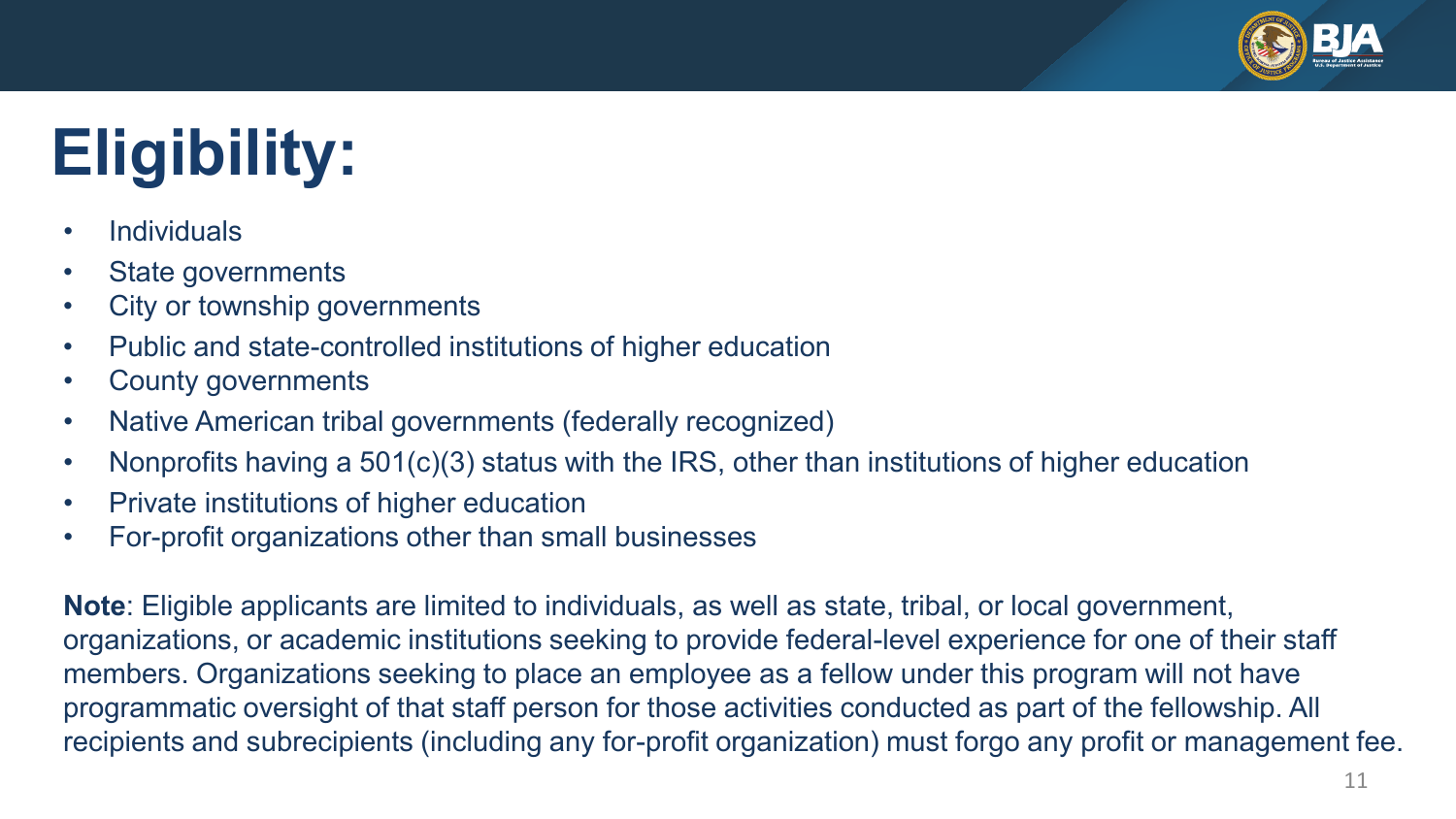

## **Other Program Requirements**

- Each fellow will be expected to complete a major set of deliverables that will address critical, chronic, or emerging issues in the criminal justice field and build capacity to address one of the areas of focus discussed in the "Anticipated Areas of Focus for BJA Fellows" section
- In order to enhance the knowledge-building work of BJA, fellows will be expected to participate in a wide range of collegial activities with the BJA Director and BJA staff members. Fellows will provide verbal and written subject-matter briefings monthly to expose BJA and other DOJ staff members to issues facing the field and current practices. This means fellows will have a range of opportunities to participate in high-level policy discussions and processes that inform practice, and they will be expected to take this expertise back to share with the field.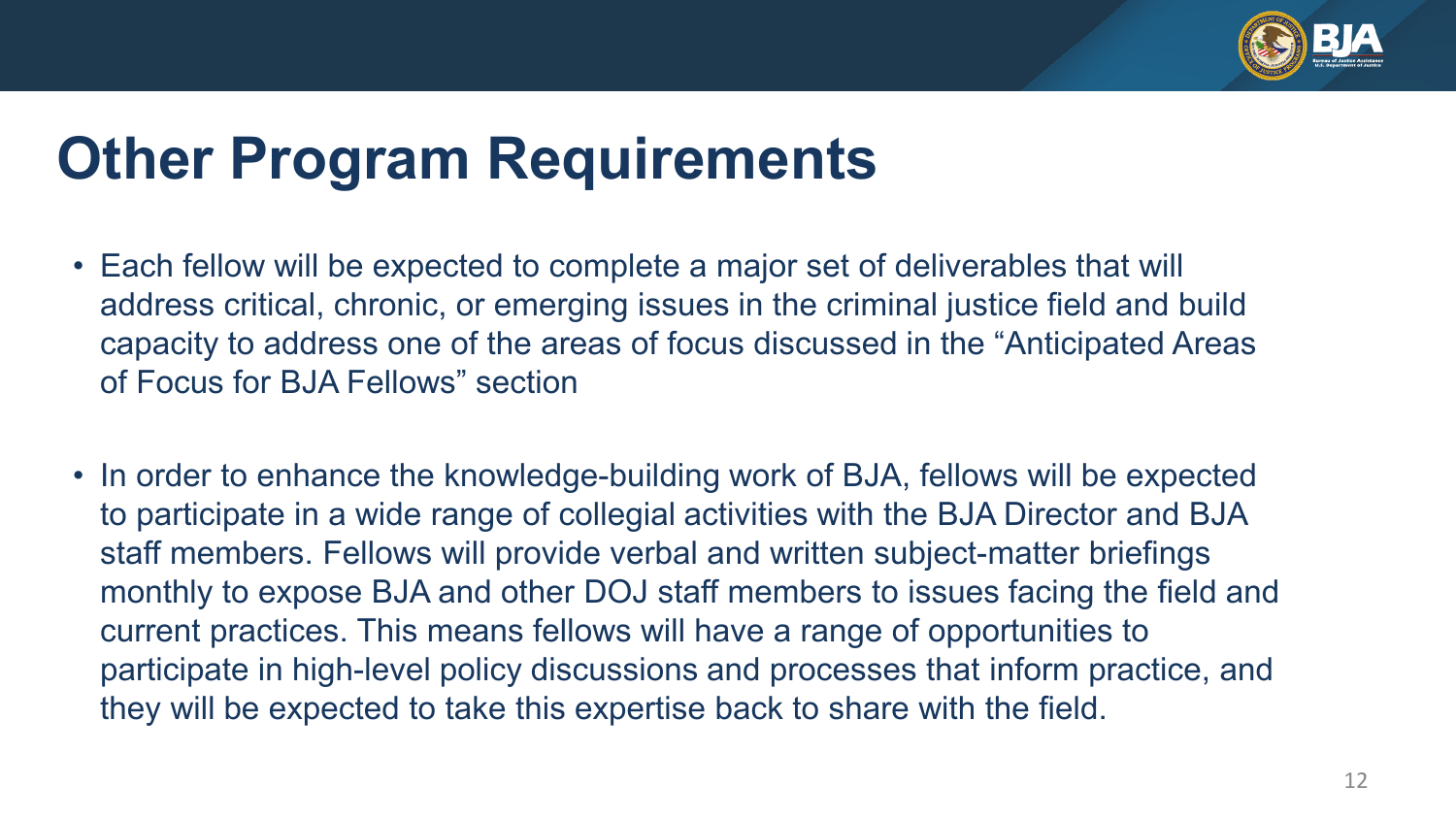

# **Anticipated Areas of Focus for BJA Fellows**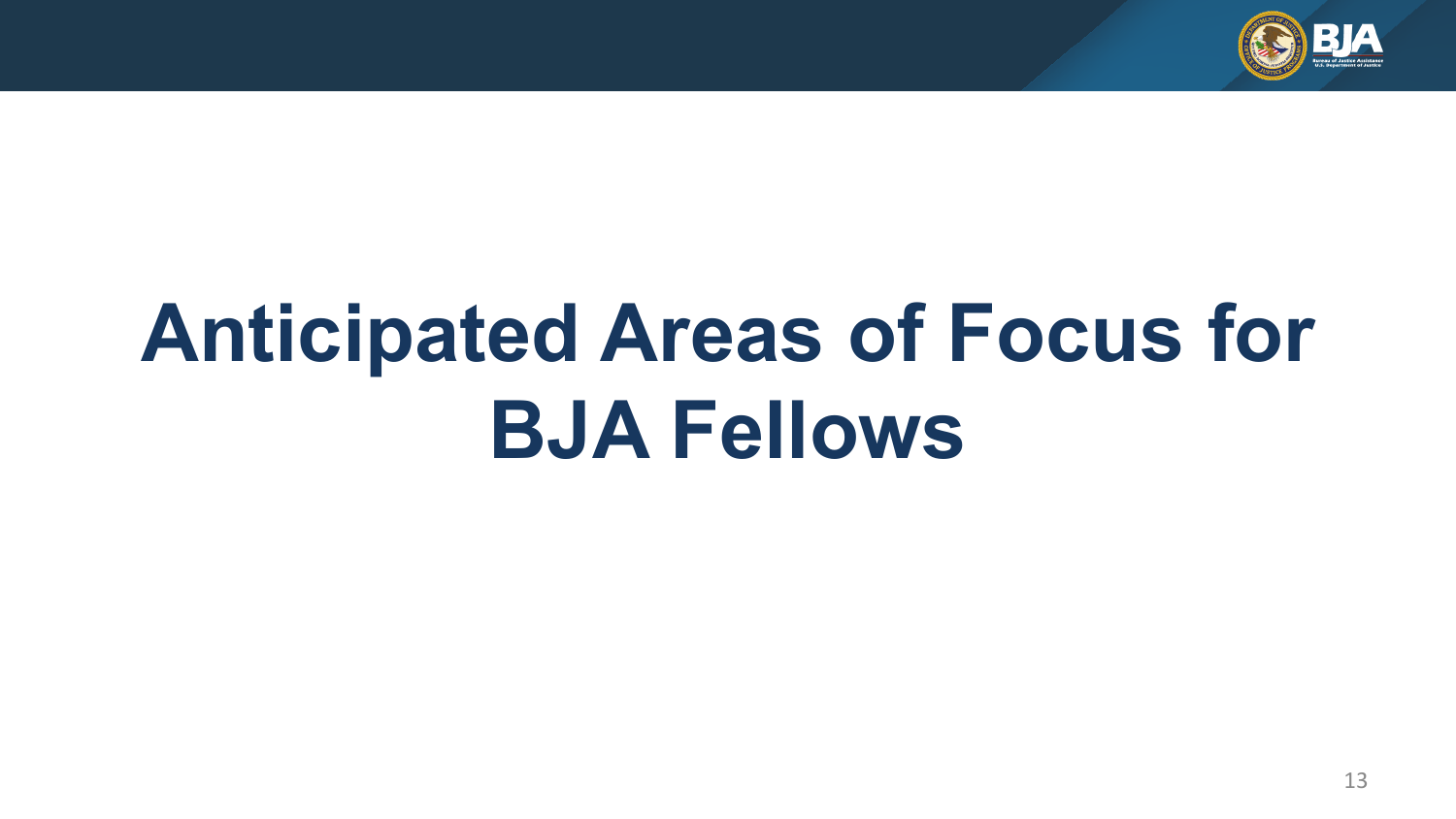

### **1. Researcher-Practitioner Partnership Fellowship to Reduce Substance-Use-Related Crime and Overdose:**

- The fellow will support the strategies to enhance researcher-practitioner partnerships designed to reduce substanceuse-related crime and overdose as part of the Comprehensive Opioid, Stimulant, and Substance Use Disorder Program (COSSAP).
- COSSAP provides financial and TTA to states, local governments, and American Indian tribal governments to develop, implement, or expand comprehensive efforts to identify, respond to, treat, and support those impacted by illicit opioids, stimulants and other drugs of abuse.
- The fellow will focus on identifying and documenting COSSAP-funded promising and emerging practices to leverage data and research to enhance responses to crime associated with substance use disorders and drug overdoses and fatalities.
- The fellow will work in coordination with BJA staff, grantees, and TTA partners to scan the field for promising and effective research partnerships with local practitioners that advance understanding of strategies to reduce overdose, substance use disorder and related crime, including efforts to track trends locally and get ahead of challenges facing local communities, and tools to support the field.
- The fellow will have direct experience in criminal justice, and behavioral health or public health research, and will bring their knowledge to the field to support national COSSAP efforts.
- The fellow will work with BJA's Courts, Community, and Strategic Partnerships Team.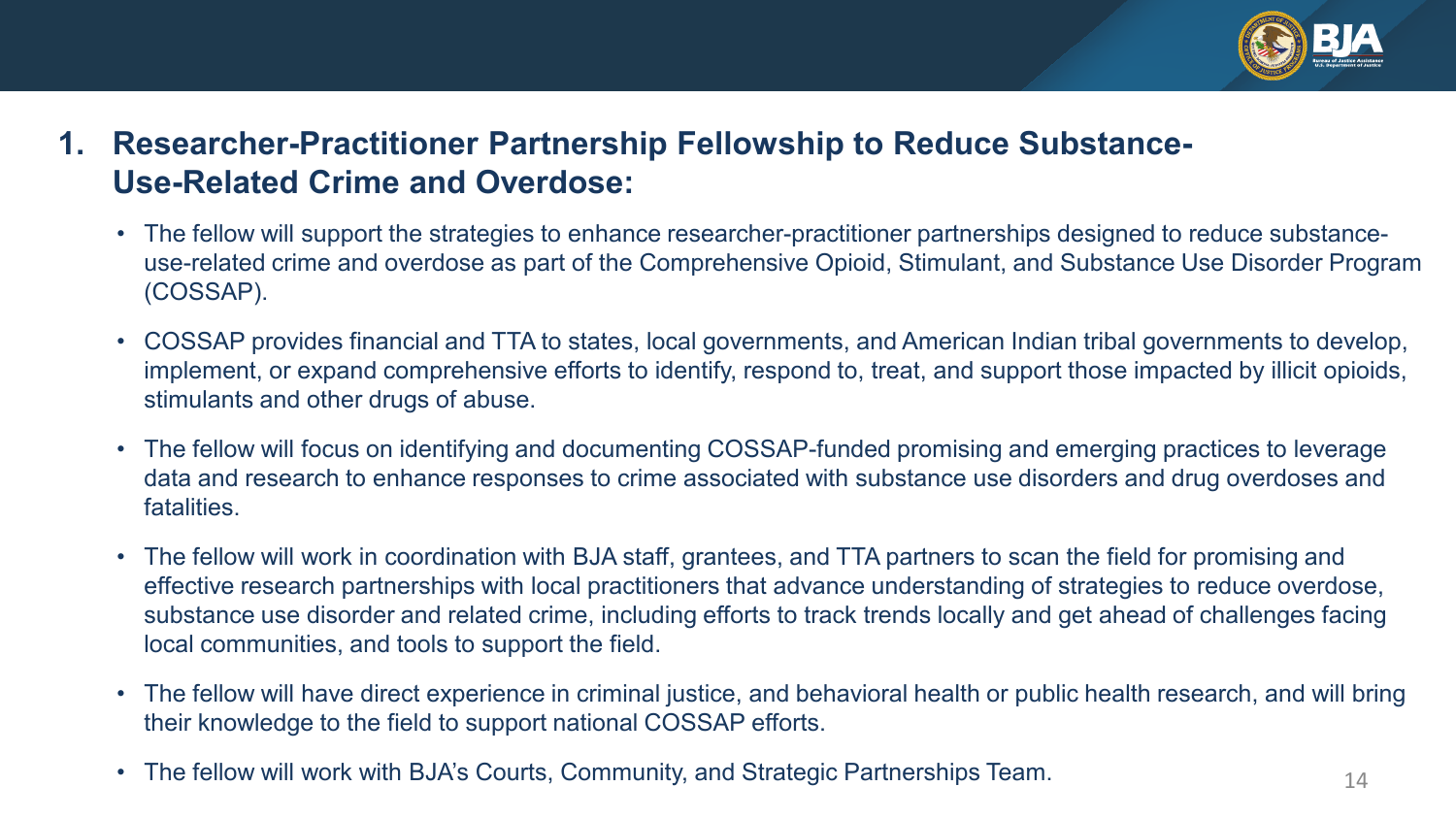

- **2. Enhancing Support for Persons with Criminal Justice Involvement That Are in Recovery Fellowship:**
	- The fellow should possess lived experience, both in recovery and criminal justice involvement, at various intercept points of the criminal justice system.
	- The fellow will utilize relationships with national organizations and field connections to bring a perspective that can enhance the COSSAP and Adult Drug Court Program's Peer Recovery Supportive Service initiatives and utilize expertise to illuminate the power of peer-to-peer engagement to reduce recidivism.
	- The fellow will also assess and develop strategies and tools to reflect lived experience and related research strategies for how peer recovery strategies can assist in overcoming stigma, strengthening prosocial attitudes and beliefs, and enhancing active coping strategies to prepare for successful reentry.
	- The fellow will work with BJA staff, grantees, TTA partners, and recovery community organizations to bring knowledge of the field to support peer recovery programming.
	- The fellow will work with BJA's Courts, Community, and Strategic Partnerships Team.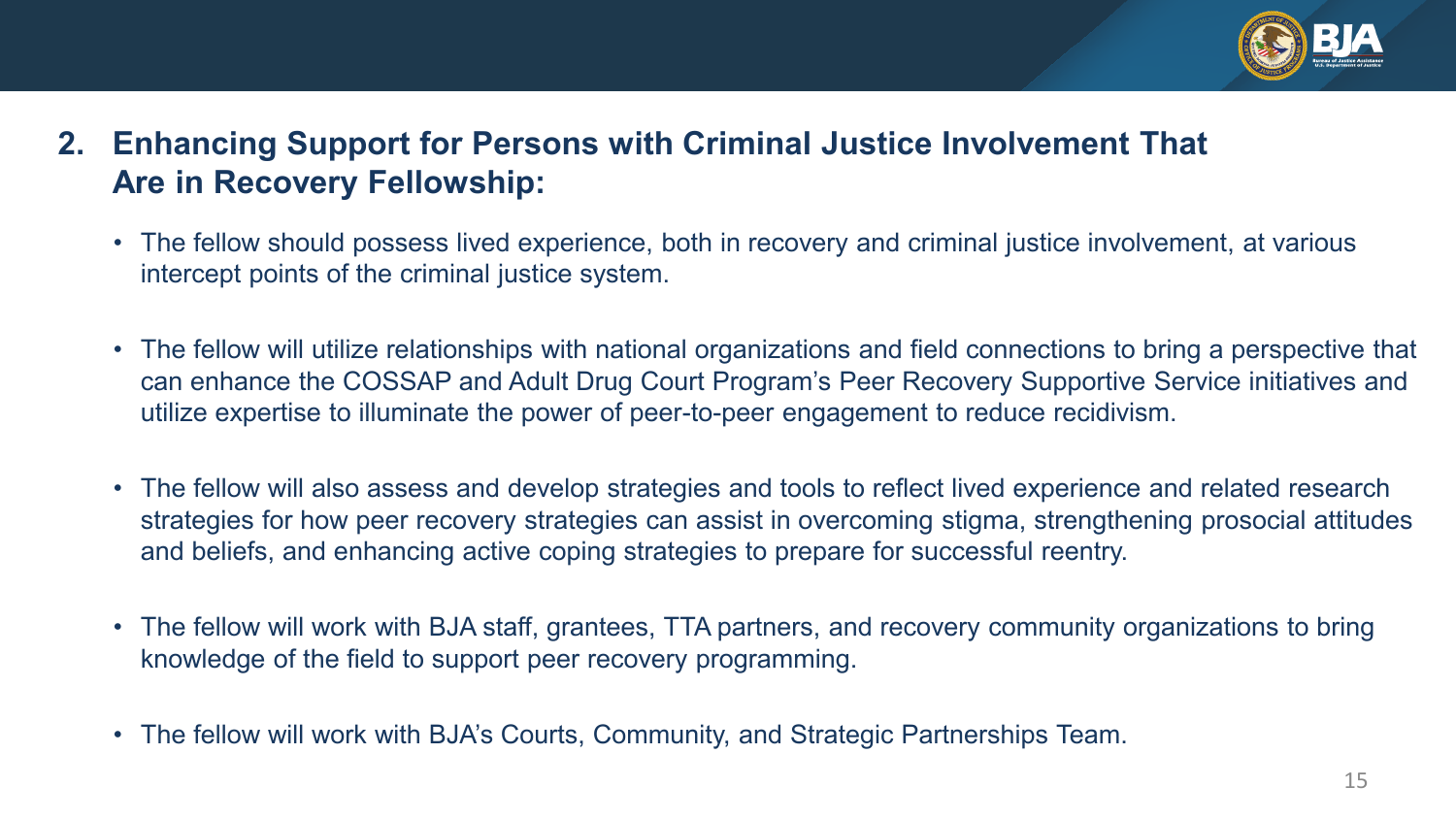

- **3. Building Capacity of Community Violence Intervention (CVI) Leaders to Enhance Community Safety Fellowship:**
	- This fellow will initiate a project that focuses on how to best support the workforce of CVI practitioners across the country.
	- The focus of this project is to identify TTA needs of the field, as well as gaps in educational opportunities for individuals engaged in this work.
	- The fellow will make recommendations regarding potential TTA and educational curricula needed to fill critical gaps, considering a wide range of learning opportunities such as online learning, in-person training academies, peer exchanges, and communities of support.
	- The fellow will also bring their experience and knowledge to support BJA programs currently implementing CVI strategies and will assist BJA and OJP staff members involved in OJP's new CVI Initiative.
	- The fellow must have extensive experience as a trusted credible messenger working at the local level on community violence intervention initiatives.
	- The fellow will work with BJA's Courts, Community, and Strategic Partnerships Team.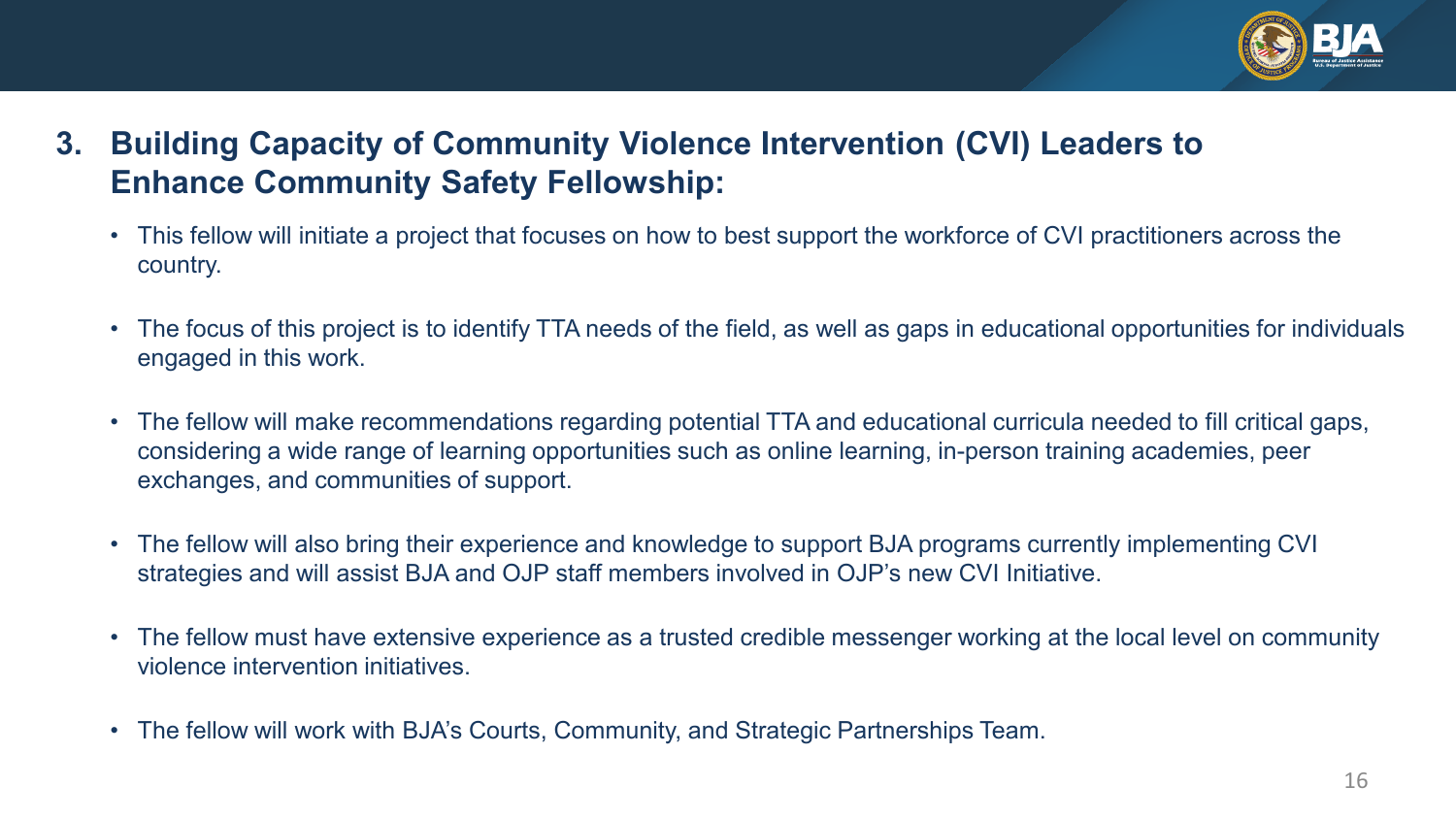

- **4. Supporting Law Enforcement Outreach, Communication, and Engagement to Enhance Awareness of BJA Resources Fellowship:**
	- This fellow will assist in promoting outreach, communication, and engagement activities to law enforcement agencies and other stakeholders to enhance awareness of BJA resources for law enforcement and gather information about ongoing and emerging needs.
	- The fellow will work to strengthen information with law enforcement agencies concerning funding opportunities, training, technical assistance, and other BJA resources.
	- Sharing information with 18,000 law enforcement agencies presents complex challenges and requires innovative approaches. This fellow should have knowledge and experience with social media platforms and other means of peer-to-peer communications within law enforcement communities.
	- The fellow will work with members of BJA's Law Enforcement Assistance Team.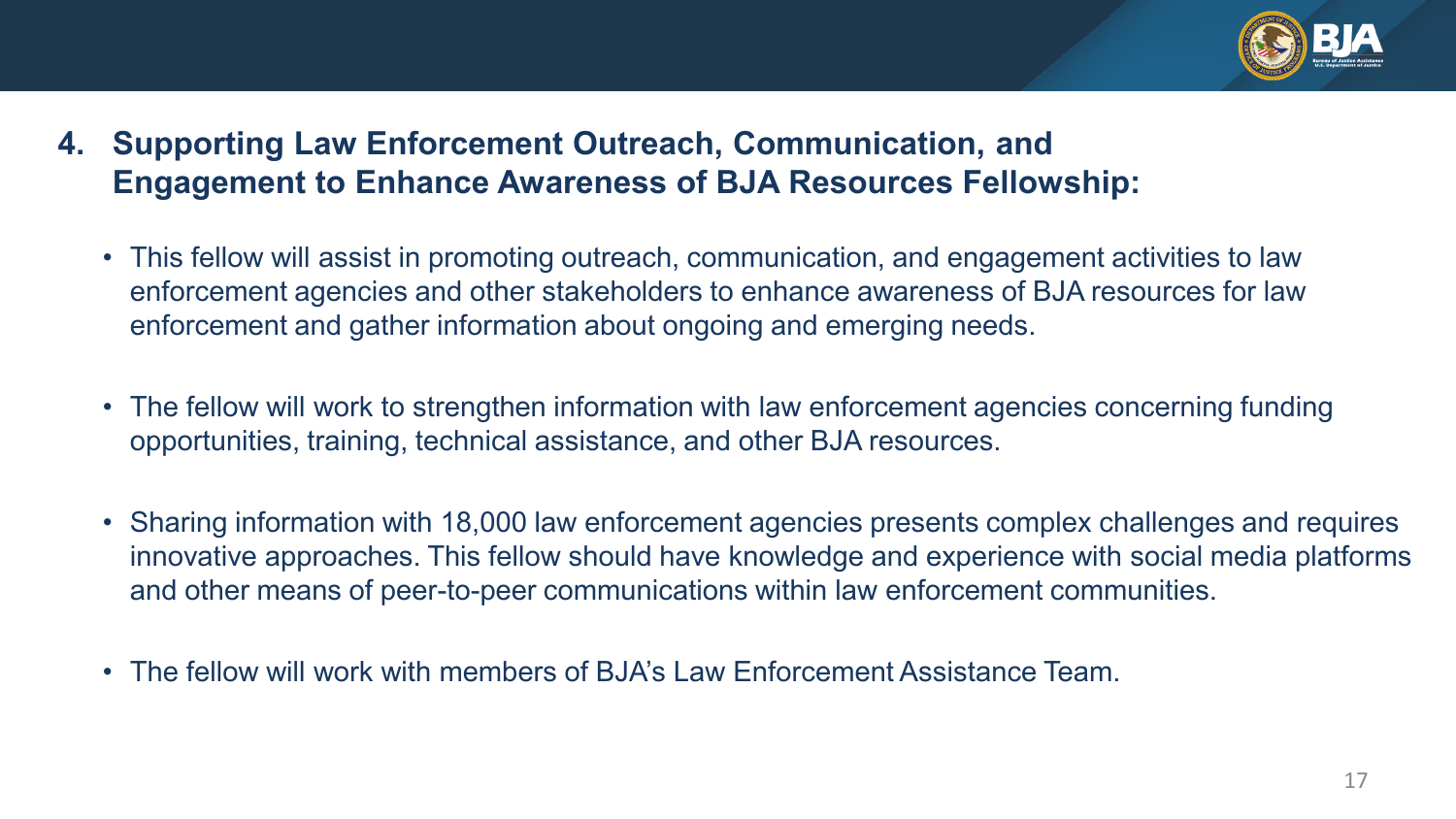

#### **5. Enhancing the Prison Rape Elimination Act (PREA) Implementation Efforts:**

- The fellow will have substantial expertise as a policy advocate, legal or victim services provider, academic, or criminal or juvenile justice practitioner focusing on preventing, detecting, and/or responding to sexual victimization of people who are incarcerated.
- They will support and enhance the ongoing efforts of BJA's PREA Management Office (PMO) to carry out the Department's many PREA legal requirements, as defined in the PREA Statute (codified at 34 U.S.C. § 30301 et seq.) and PREA Standards (see 28 CFR Part 115). Examples of these requirements include supporting a national grant program, providing TTA that includes the PREA Resource Center [\(www.prearesourcecenter.org\)](http://www.prearesourcecenter.org/), partnering with the nation's governors to help them fulfill their annual PREA reporting requirements, and directing all aspects of the PREA audit function.
	- For more information about the requirements associated with PREA audits, see [www.prearesourcecenter.org/audit/prea-auditors/auditor-handbook](http://www.prearesourcecenter.org/audit/prea-auditors/auditor-handbook)
- BJA strongly encourages potential PREA fellows to submit innovative proposals to address the following or other PREA implementation challenges, enhance BJA's ongoing national efforts related to promoting sexual safety in confinement, and implement the PREA standards.
- The successful applicant will be an integral member of BJA's PREA Management Office, within BJA's Corrections and Reentry Team. They may also have the opportunity to participate in DOJ's PREA Working Group and provide strategic guidance related to PREA implementation and corrections to the BJA Director and OJP leadership.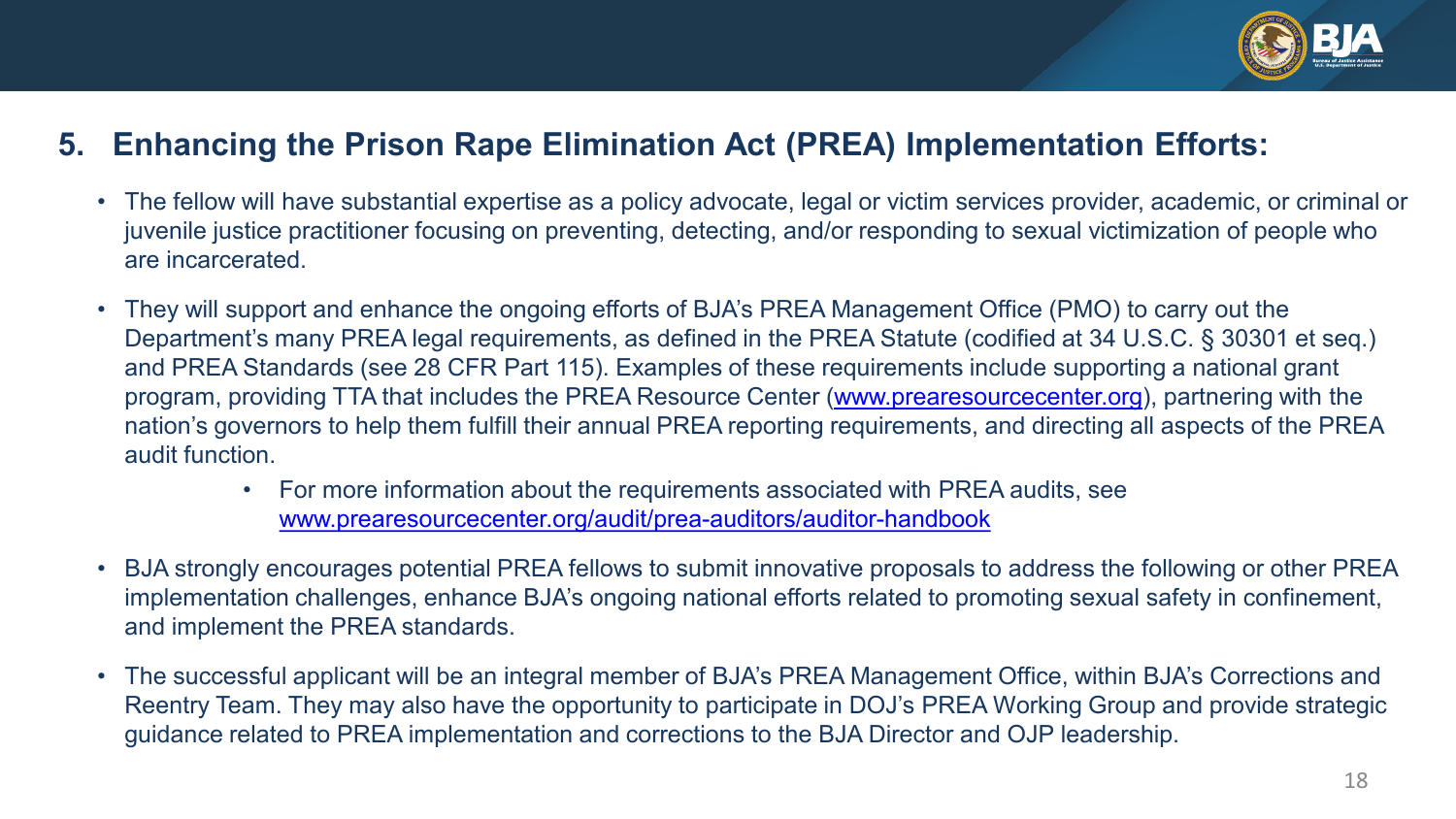

### **6. Building Assessing Pretrial Practices and Supporting Data-driven Pretrial Approaches Fellowship:**

- The fellow will conduct a national scan of recent efforts of state and local jurisdictions to implement criminal justice reforms at the pretrial phase of case processing.
- The fellow will explore how the field uses data and assessment strategies to better identify who is entering the criminal justice system at arrest and first arraignment, reduce unnecessary pretrial confinement, expedite dismissal of cases without merit at an earlier stage, determine the accessibility of defense counsel, ascertain the capacity to offer interventions that enhance alternatives to incarceration for low risk defendants, and understand pretrial practitioners' ability to target and connect defendants to evidenced-based interventions.
- The fellow will also lead efforts to explore the perceptions of the public, along with criminal justice practitioners' experiences related to current pretrial practices through polling and focus group strategies to identify barriers to implementing changes in pretrial practices.
- The fellow will work in coordination with BJA staff, grantees, and TTA partners to provide field-driven promising and evidence-based practices and develop tools to support data-driven analysis that can support informed decision-making.
- The fellow will have direct experience in pretrial assessment, supervision and diversion practices, along with demonstrable understanding of data-driven approaches to system examination and change.
- The fellow will work with BJA's Courts, Community, and Strategic Partnerships Team.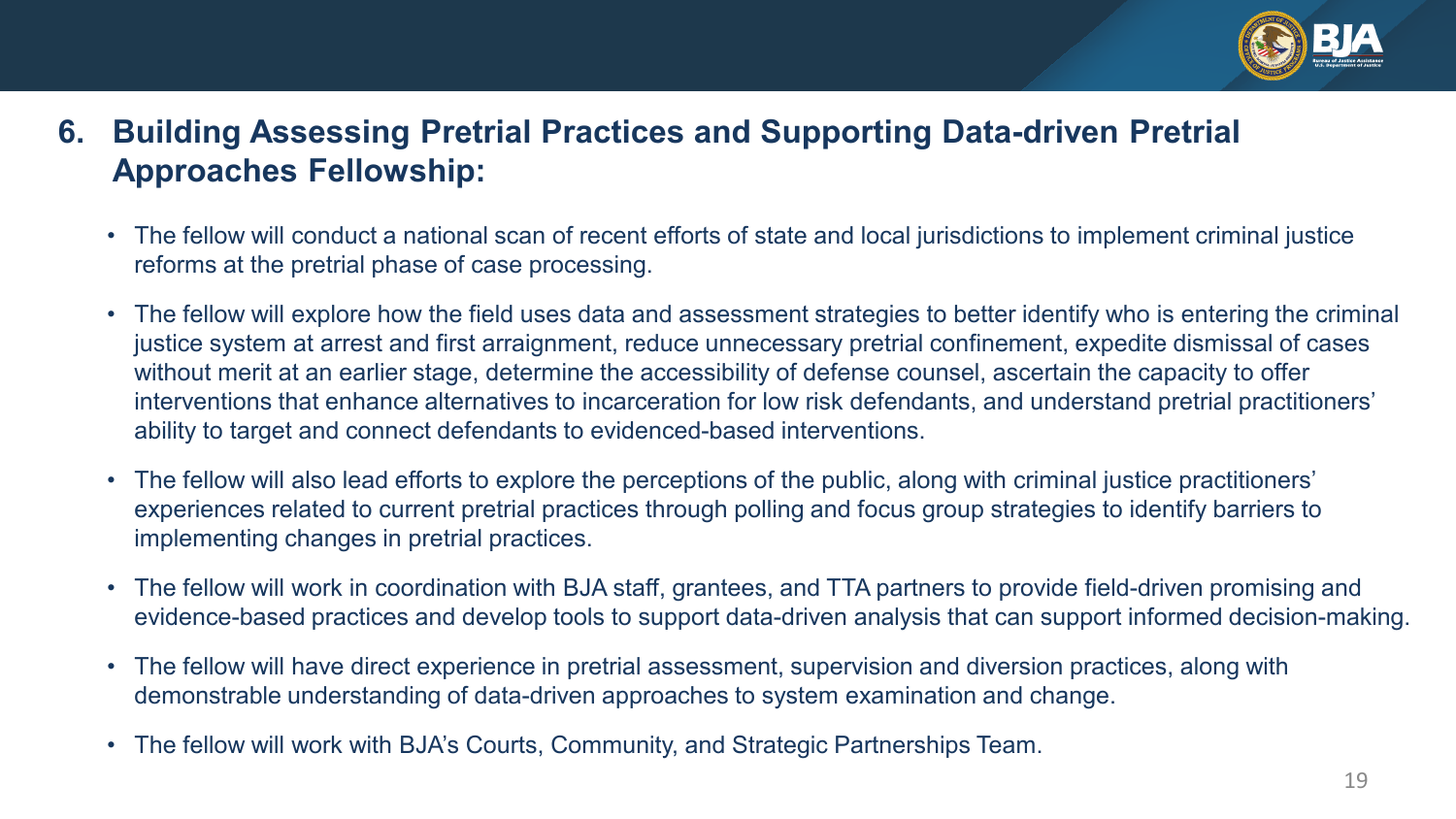

## **Award Information:**

- BJA expects to make approximately **6 awards, 1 per focus area**
- Maximum award amount: **\$350,000**
- Total amount anticipated to be awarded: **\$1,650,000**
- Grant start date: **October 1, 2022**
- Period of performance: **24 months**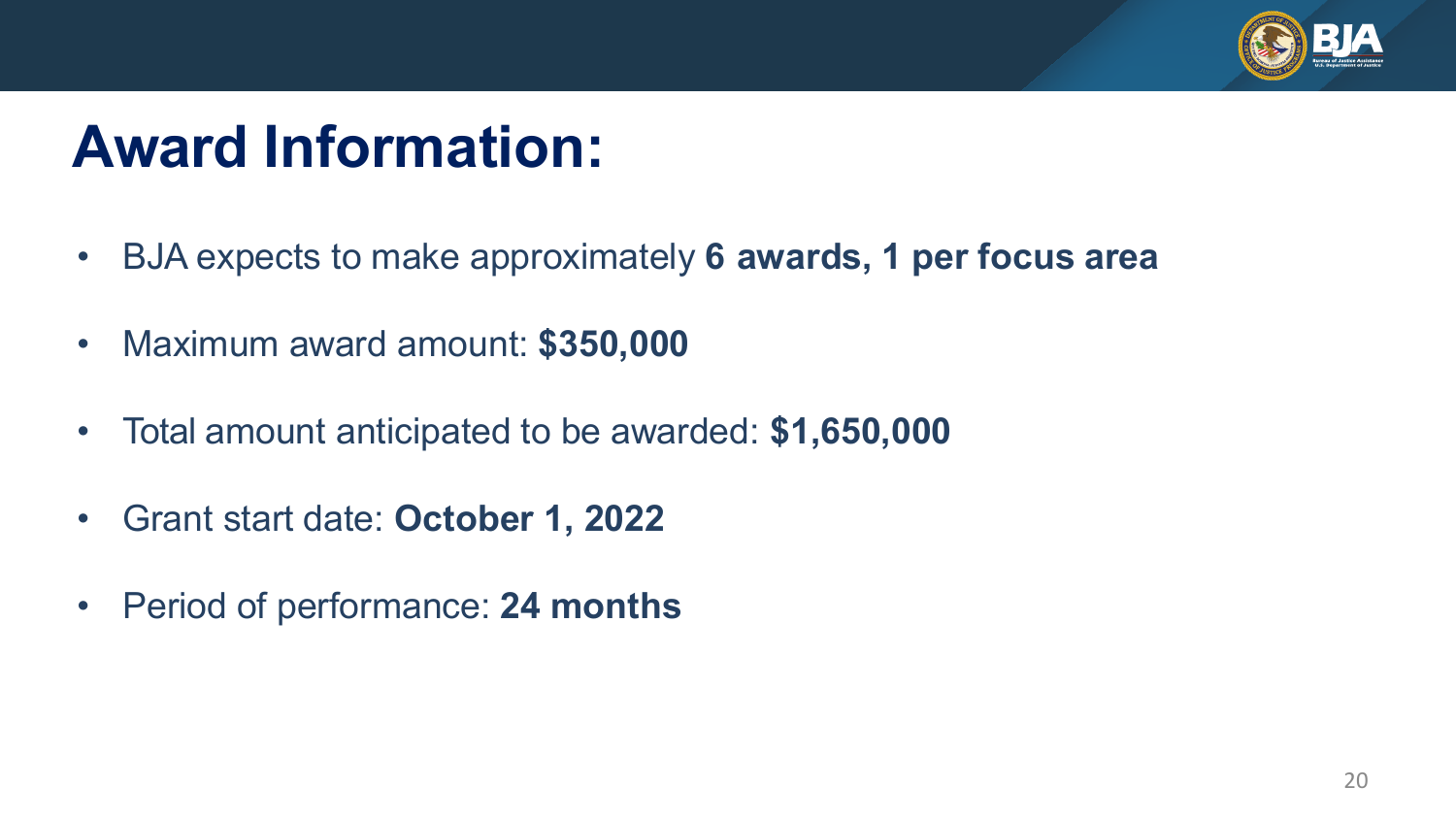

# **Budget Information**

- Fellows are generally required to spend a minimum of 1,100 hours during the duration of their fellowship onsite at BJA, though BJA will consider shorter periods of time where the applicant makes the case that they will still satisfactorily accomplish the goal of the solicitation. During the fellow's residency period, BJA will provide workspace and equipment, including telephone, computer, office supplies, and internet access.
- The funding level for each visiting fellow will be largely determined by the total package submitted in the application, which may include salary and expenses, housing expenses, travel, equipment, and other limited administrative expenses. **BJA will not fund salary (or costs) for any person other than the person to be placed in the fellowship, with the following exception: BJA will fund small costs for a support staff person or contractor to perform support functions in completing research and/or analysis, meeting support, or document development insofar as such is a core need to accomplish the goals of the fellowship.** The needs must be fully documented in the budget worksheet and budget narrative and be clearly tied to the proposed fellowship activities.
- Travel can include: (1) travel associated with the fellowship's duties and (2) travel to and from the fellow's home to BJA and back for the fellowship residency, with no more than four trips during the period of the residency. This travel will not include local travel between the fellow's local residence and the office or meetings during the period of the residency at BJA. Proposals primarily to purchase equipment, materials, or supplies will not be funded.

**Match Requirement:** This solicitation does not require a match.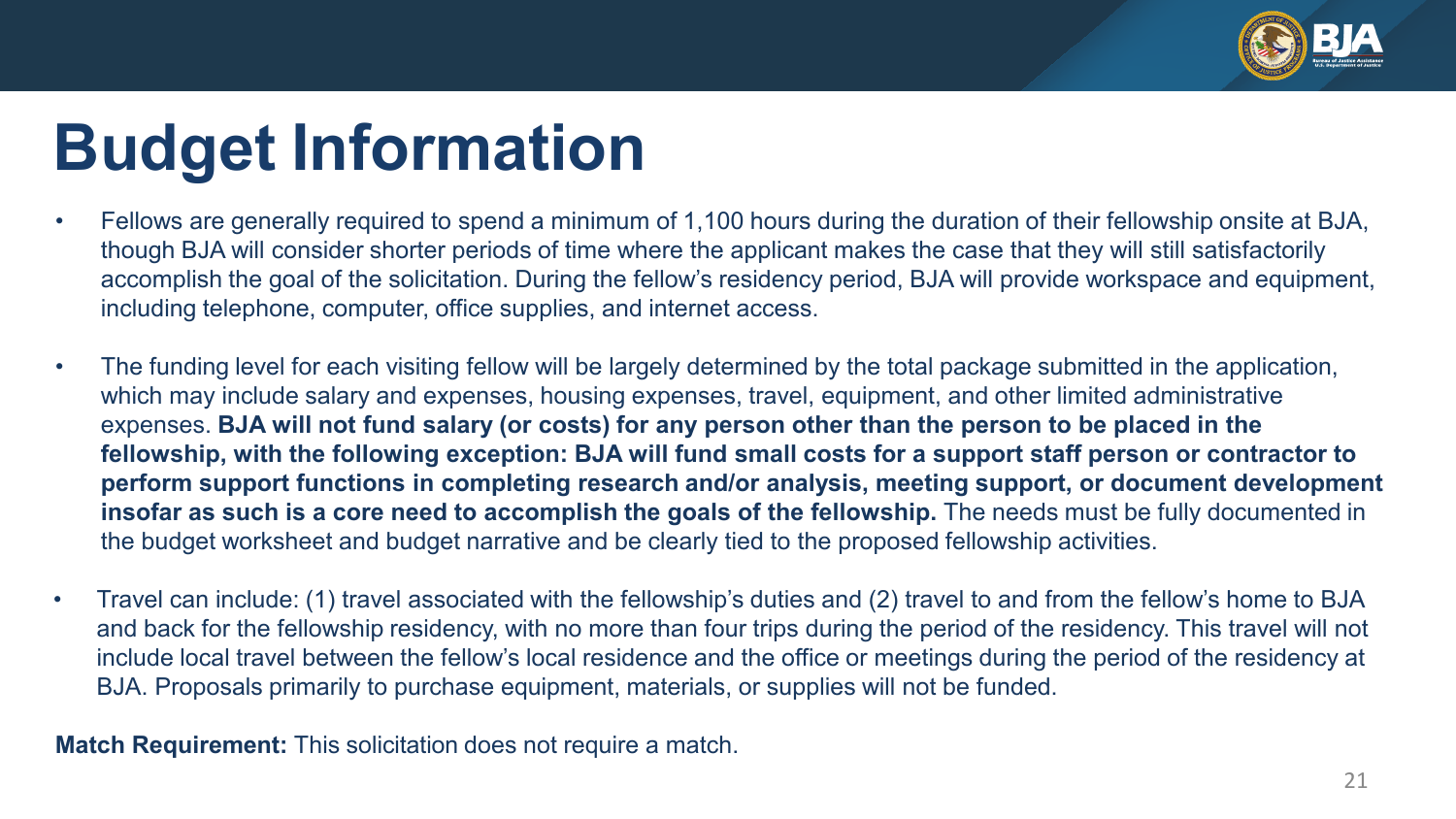

# **Application Sections**

- 1. Application for Federal Assistance (SF-424) (required)
- 2. Program Abstract (required)
- 3. Program Narrative (required)
- 4. Budget Worksheet and Budget Narrative (required)
- 5. Indirect Cost Rate Agreement (if applicable)
- 6. Financial Management Questionnaire (required)
- 7. Disclosure of Process Related to Executive Compensation (if applicable)
- 8. Tribal Authorizing Resolution (if applicable)
- 9. Disclosure of Lobbying Activities (SF-LLL) (required)
- 10. High Risk Disclosure and Justification (if applicable)
- 11. Additional Attachments (listed on next slide)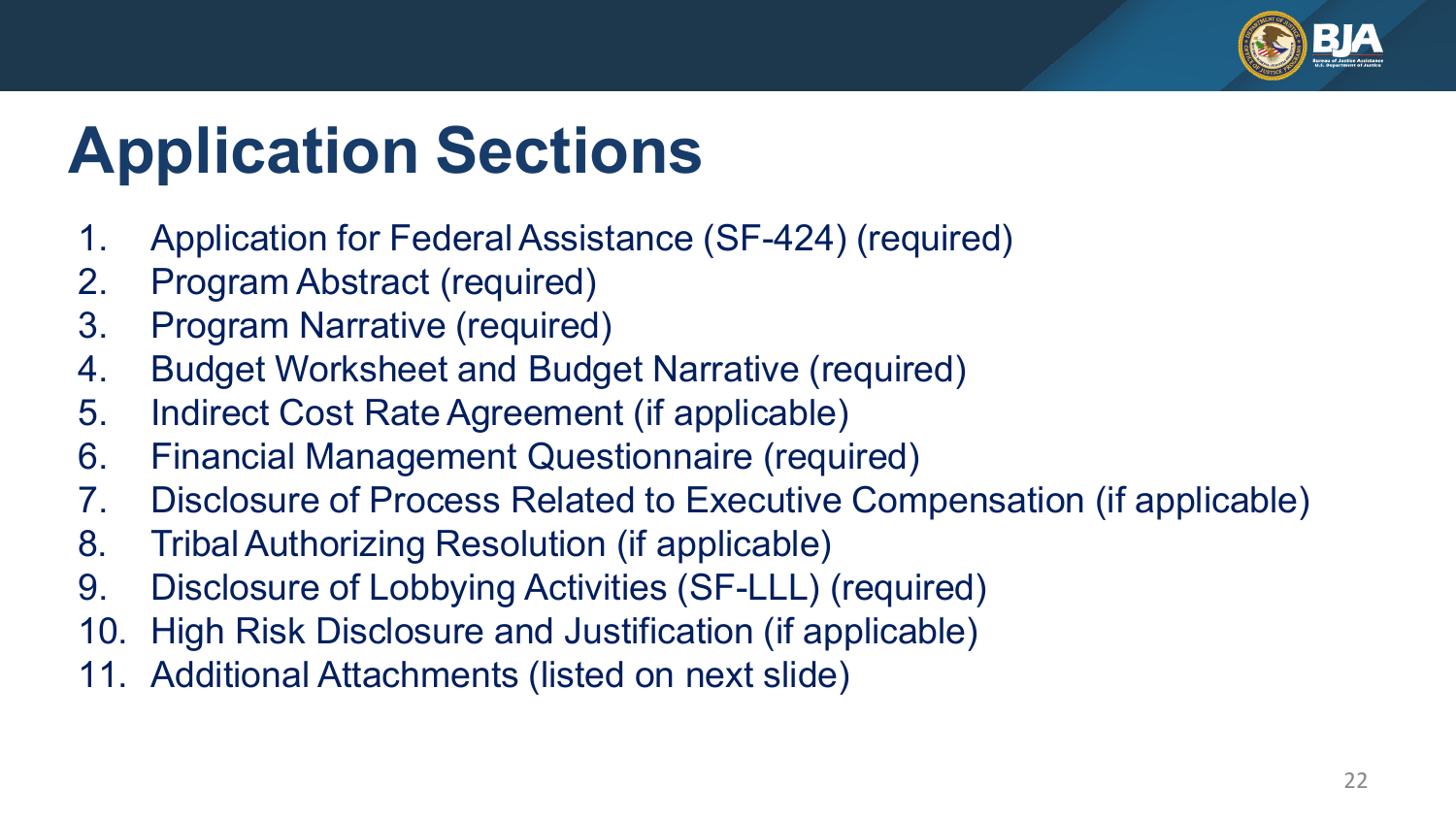

# **Application Sections – con't**

AdditionalAttachments

- **Timeline:**
	- o Span 24 months.
	- o Outline each project objective, activity, expected completion date, and responsible person or organization.
- **Resumes/Job Descriptions:**
	- Provide the proposed BJA Fellow's CV or résumé.

### • **Letters of Support and Memorandum of Understanding (MOU):**

- o Attach relevant letters of support and/or MOU highlighting key partners and their support, roles, and agreement to collaborate.
- $\circ$  If the application is from an organization, it must provide a letter or MOU outlining the agreed-upon details of how it will work with the proposed fellow.
- **Research and Evaluation Independence and Integrity (if applicable)**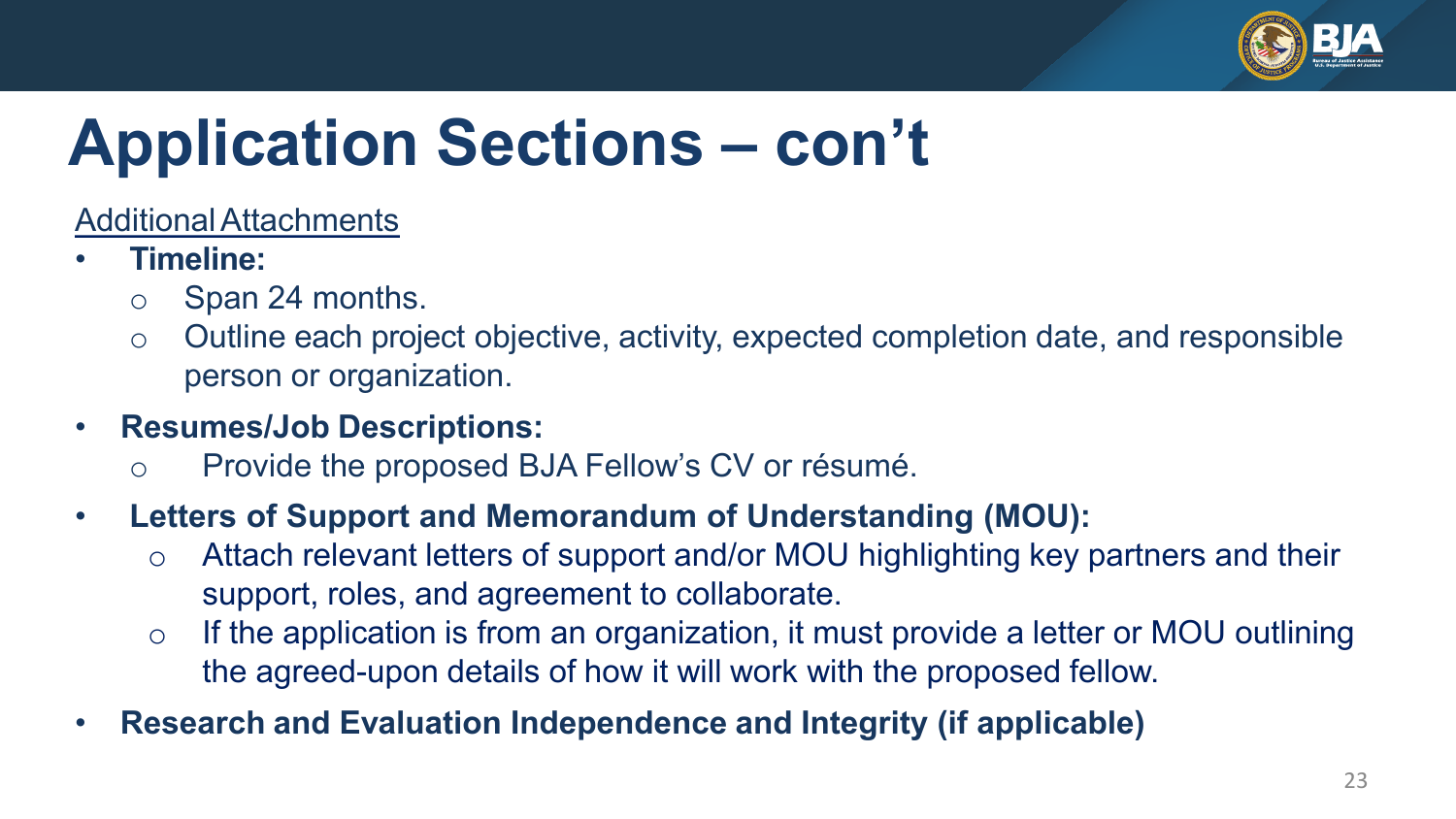

# **Abstract**

- A proposal abstract (no more than 400 words) summarizing the proposed project, including the purpose of the project, primary activities, expected outcomes, the service area, intended beneficiaries and subrecipients (if known).
- The applicant must also clearly describe the following:
	- Applicant name
	- Project period
	- Total funds requested
	- Focus area under which the applicant is applying
	- Proposed period of the residency at BJA
	- Brief summary of the applicant's criminal justice or other expertise that is relevant to the focus area under which they are applying
	- An overall summary of the project, including goals, objectives, and deliverables
	- A short statement of why the applicant wants to be a fellow with BJA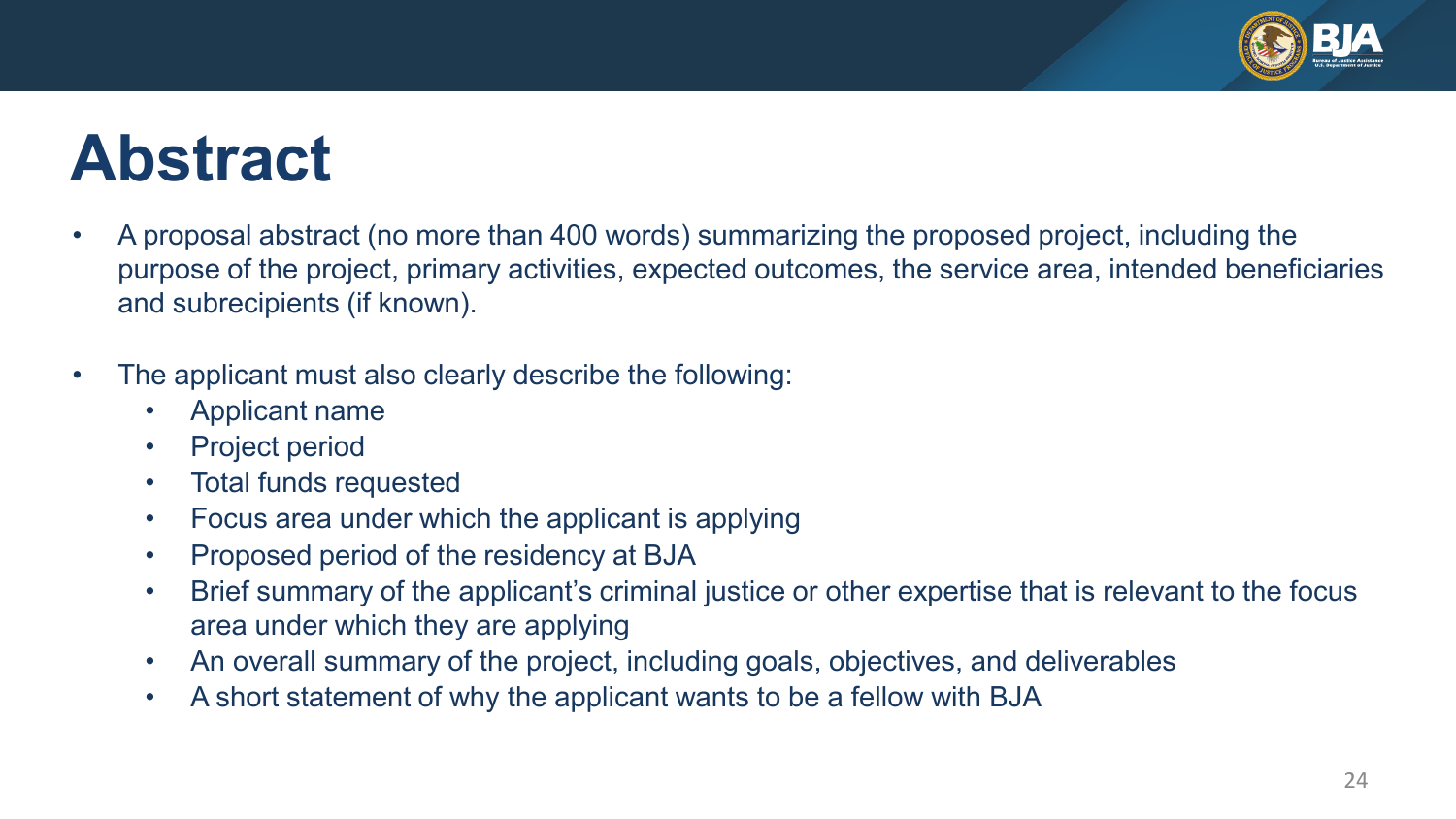

# **Proposal Narrative**

Double-spaced, using a standard 12-point font with no less than 1-inch margins. Should not exceed 20 pages. Number pages "1 of 20," etc. Submit as an attachment.

### **SCORING**:

- Description of the Issue 20% - Program Design and Implementation 30% - Capabilities and Competencies 35% - Plan for Collecting the Data 6% - Budget 10%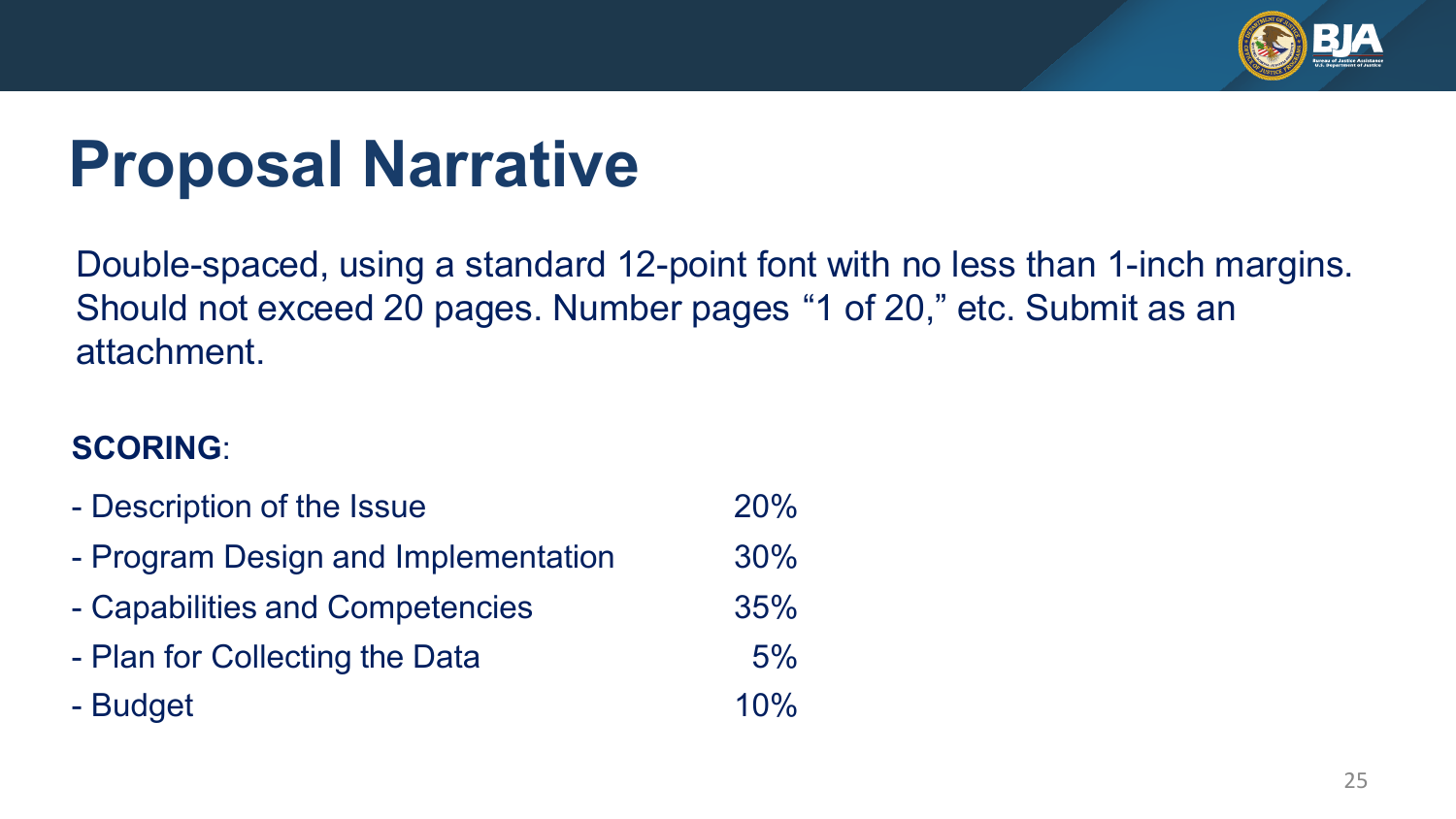

# **Budget and Budget Narrative**

- Itemized budget for each year of the grant
- There is no match required
- Prior approval, planning, and reporting of conference/meeting/training costs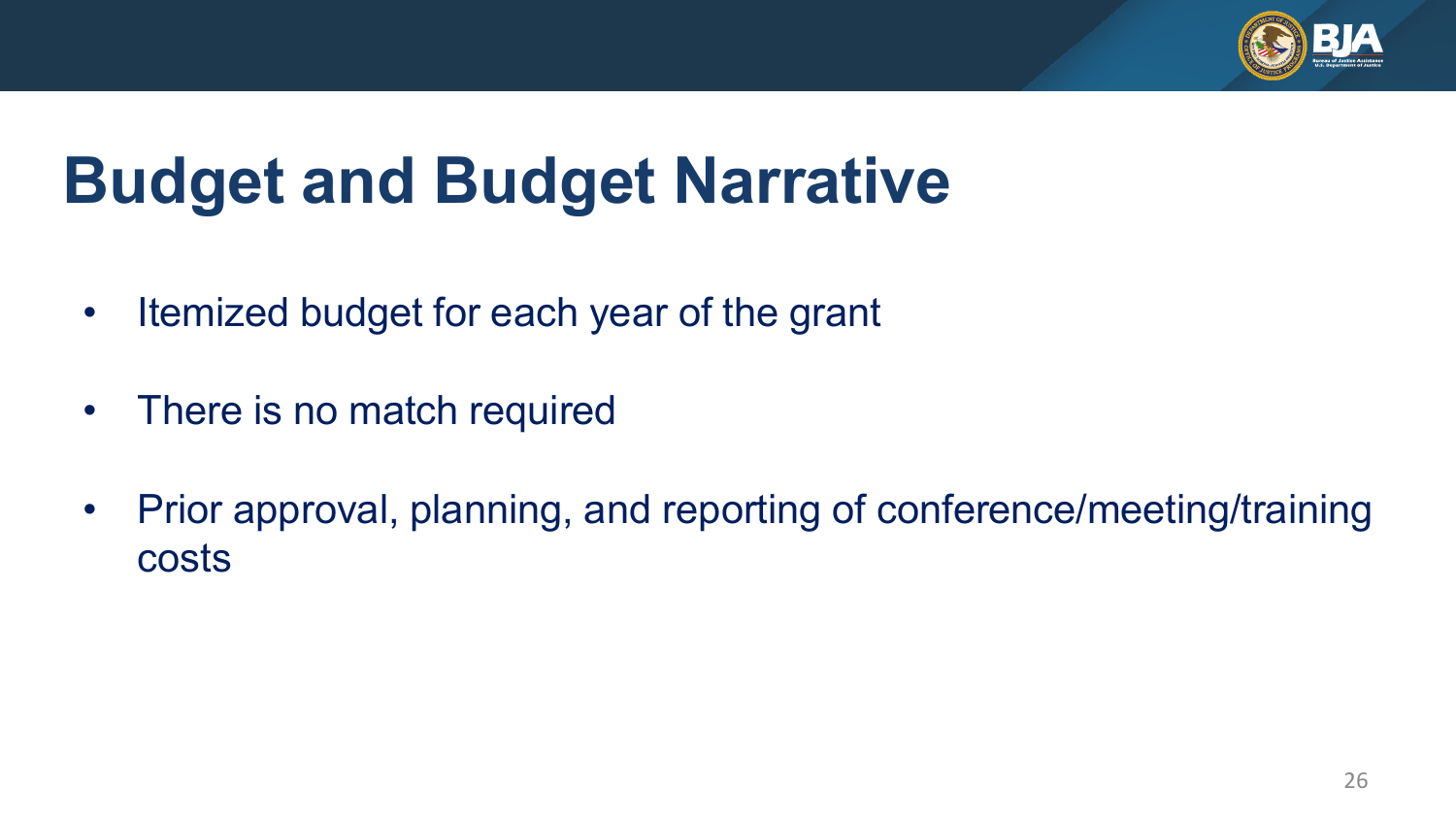

# **BJA FY 2022 Resources Available for Grant Applicants**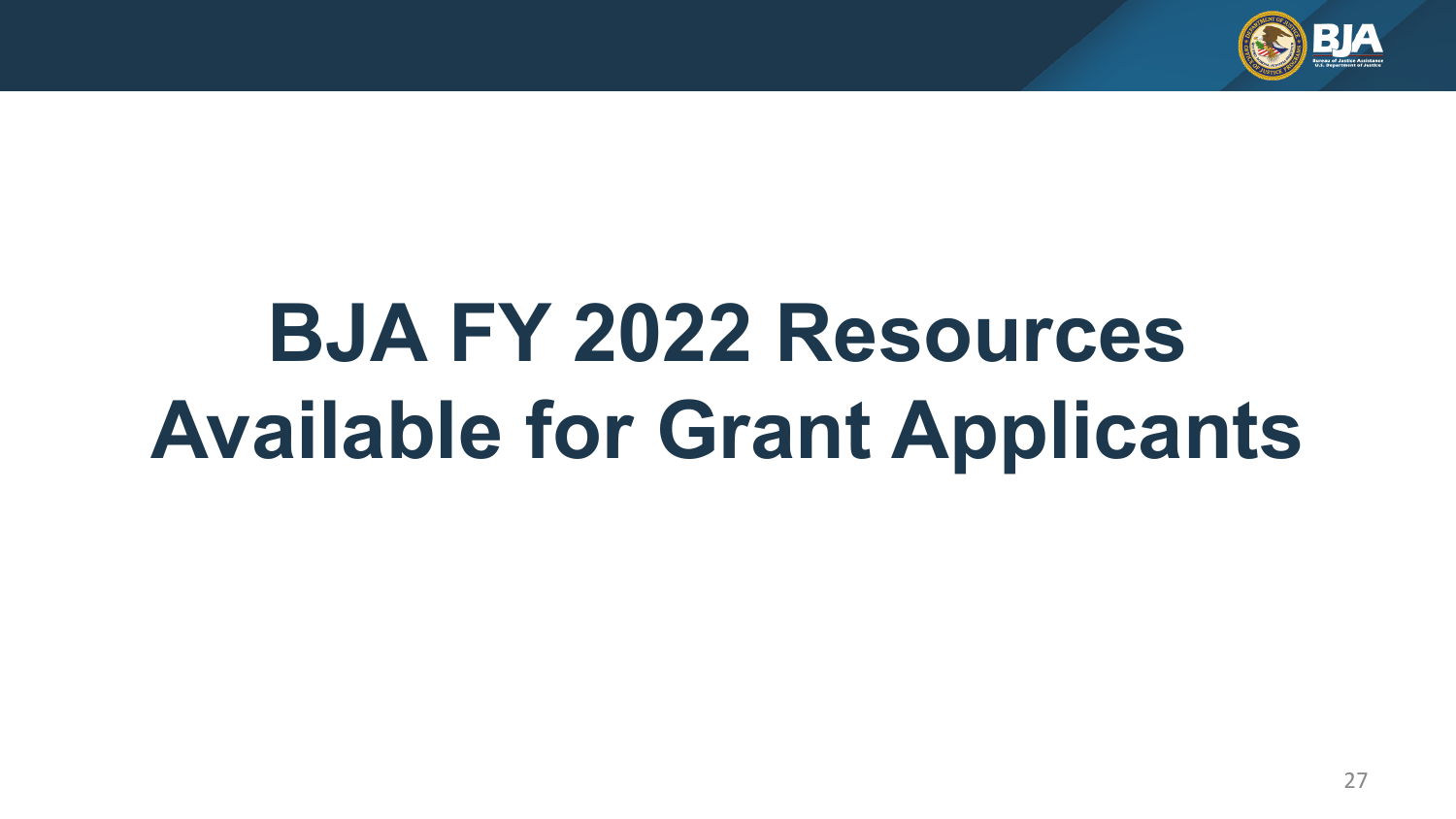

# **BJA Resources**

### **BJA Solicitation Web Page:**

• For more information on available BJA funding, see <https://bja.ojp.gov/funding/current>

### **BJA Fellows Solicitation Web page:**

• For more information on this solicitation, see <https://bja.ojp.gov/funding/opportunities/o-bja-2022-171145>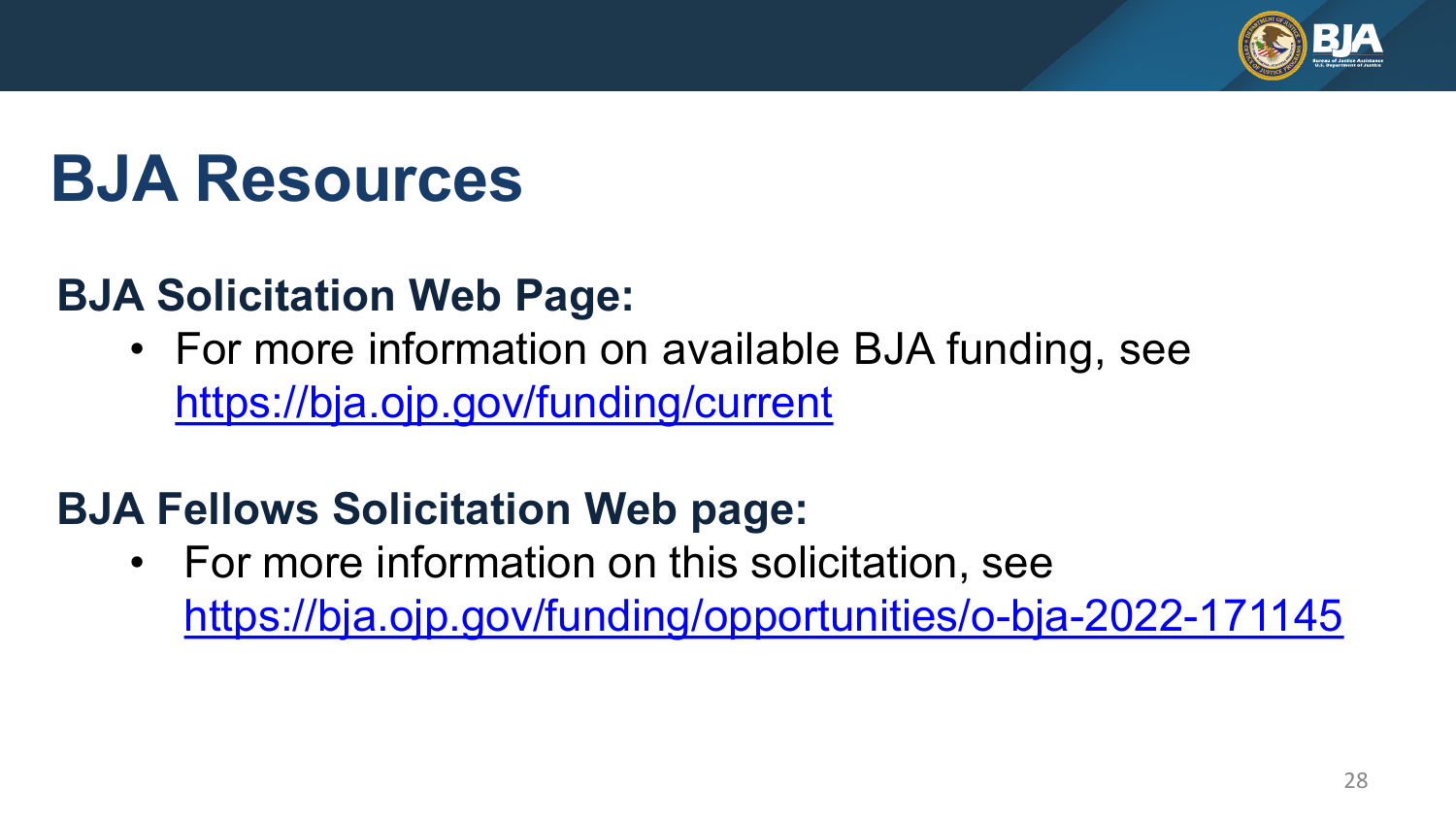

# **Application Tips/Support**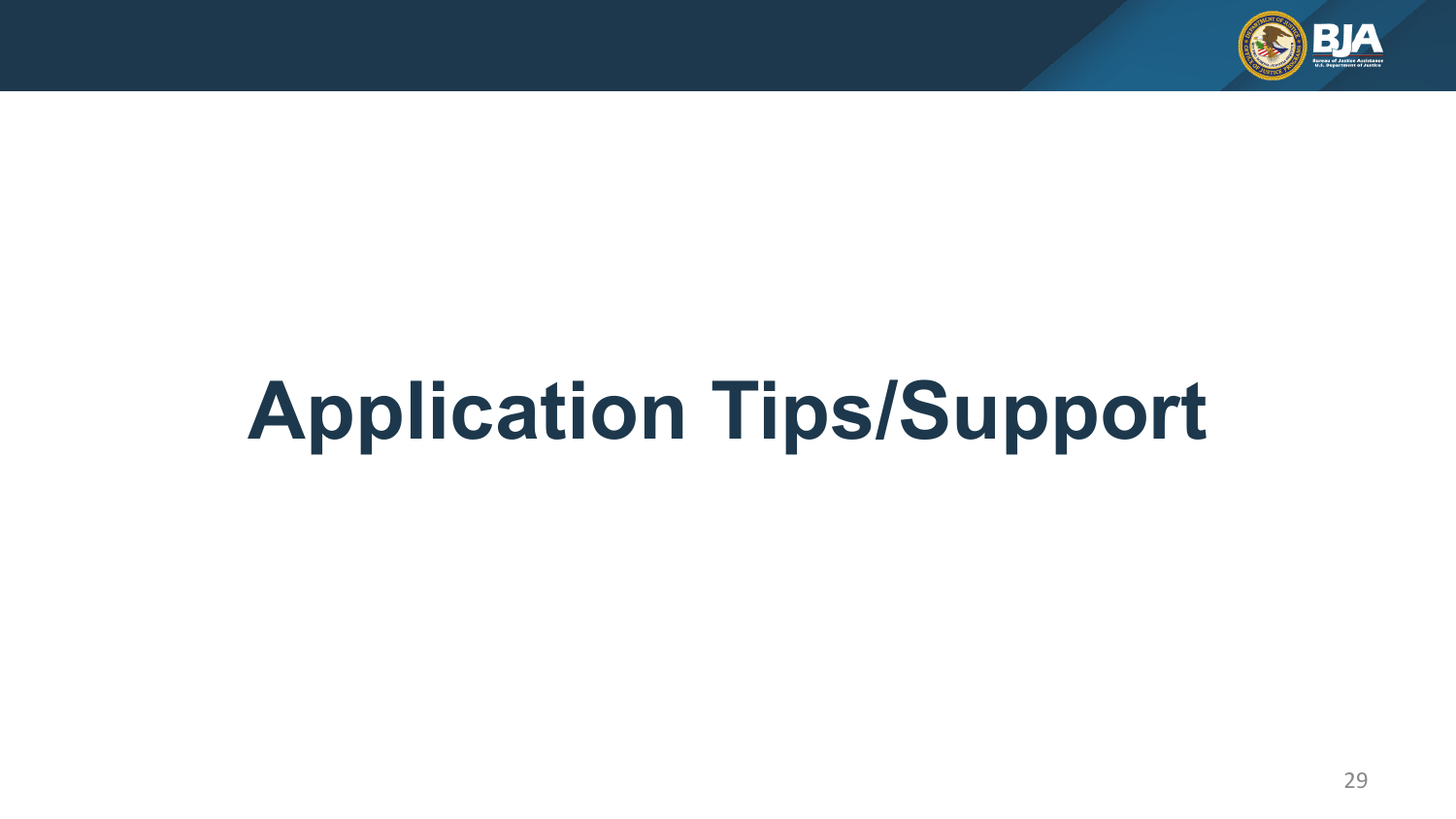

# **Application Tips**

Don't wait until the deadline to apply! Refer to application checklist

**Important Dates**

- **June 21, 2022, 8:59pm ET: Deadline to submit the SF-424 and SF-LLL in Grants.gov**
- **June 27, 2022, 8:59pm ET: Deadline to submit the full application in JustGrants**.

OJP urges applicants to submit their Grants.gov and JustGrants submissions prior to the due dates to allow sufficient time to correct errors and resubmit by the submission deadlines if a rejection notification is received.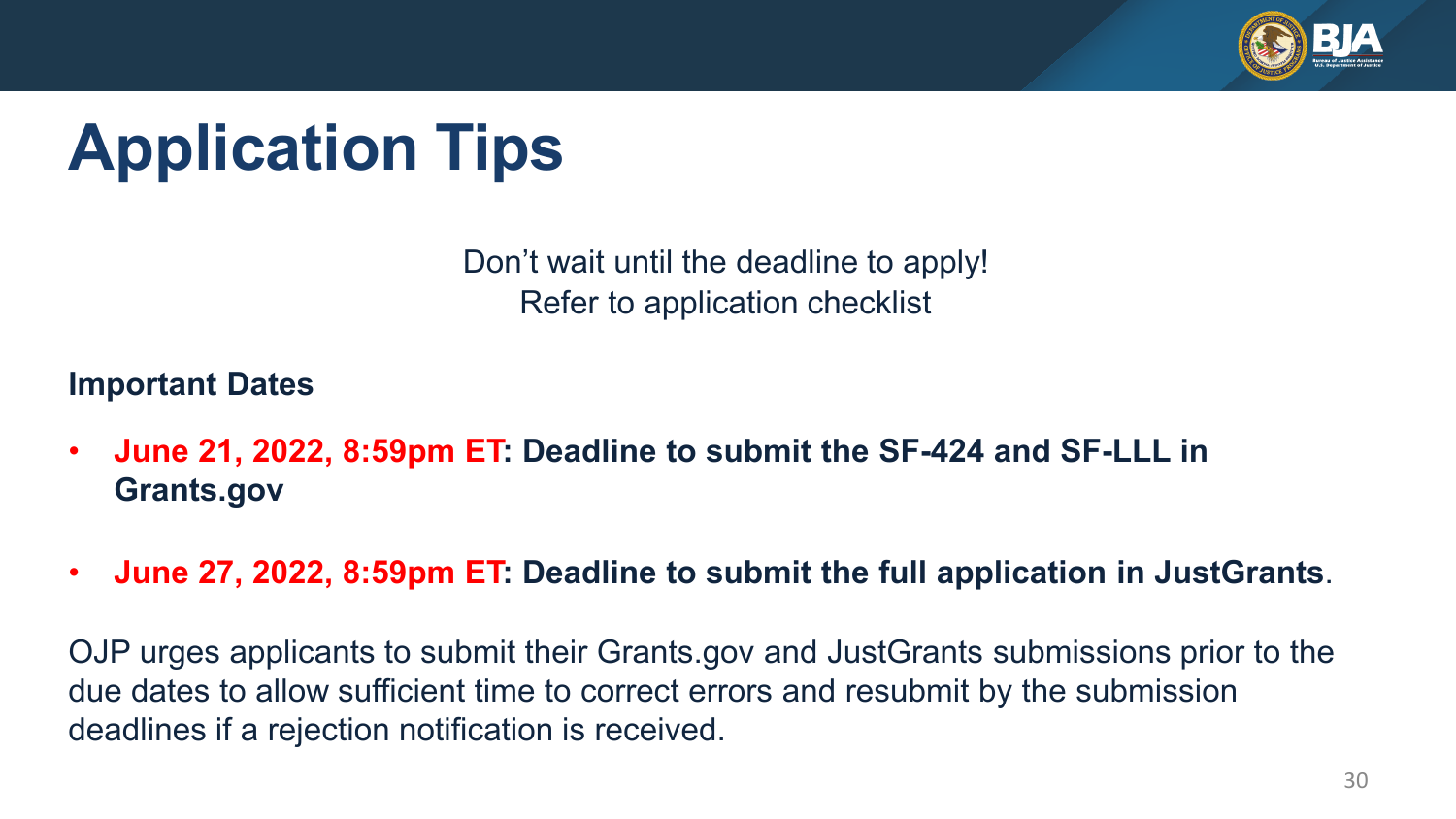

Top application tips to prevent issues that may delay access to funds post award

| (1) SF-424, Legal Name/Address/Tax EIN:                                                                                                                                                                                                                                       | (2) SF-424/SAM registration:                                                                                                                                                                                                                                                                                                                                                                              | (3) SF-424/Authorized Representative:                                                                                                                                                                                                                                                                                                                                                                                                                                                                                                                                                                                                           |
|-------------------------------------------------------------------------------------------------------------------------------------------------------------------------------------------------------------------------------------------------------------------------------|-----------------------------------------------------------------------------------------------------------------------------------------------------------------------------------------------------------------------------------------------------------------------------------------------------------------------------------------------------------------------------------------------------------|-------------------------------------------------------------------------------------------------------------------------------------------------------------------------------------------------------------------------------------------------------------------------------------------------------------------------------------------------------------------------------------------------------------------------------------------------------------------------------------------------------------------------------------------------------------------------------------------------------------------------------------------------|
| The legal name/Tax EIN/Address/DUNS<br>entered in the SF-424 should be for the legal<br>entity that will be receiving and managing the<br>funds. Please carefully review and follow the<br>guidance in the Application Resource Guide<br>that is linked via the solicitation. | When processing awards, OJP/BJA<br>uses SAM.gov to confirm active<br>registration and verify the legal<br>name/address entered in the SF-424.<br>If there is a discrepancy with what is<br>entered in the SF-424 and the SAM<br>entity registration associated with the<br>DUNS number, you will be asked to<br>address this and/or BJA will need to<br>issue the award based on the SAM<br>registration. | The authorized representative listed in the SF-424 should be<br>the official with authority to sign and accept grant<br>agreements for the legal entity applying for the award. In<br>general, this will be the highest elected official of the<br>applicant agency. OJP uses the internet to confirm prior to<br>award. If someone else in your agency has been delegated<br>authority to sign award documents, you should attach to<br>your application a letter of delegation on agency letterhead,<br>signed by the highest elected official/governing body, which<br>explicitly gives this person authority to sign the award<br>document. |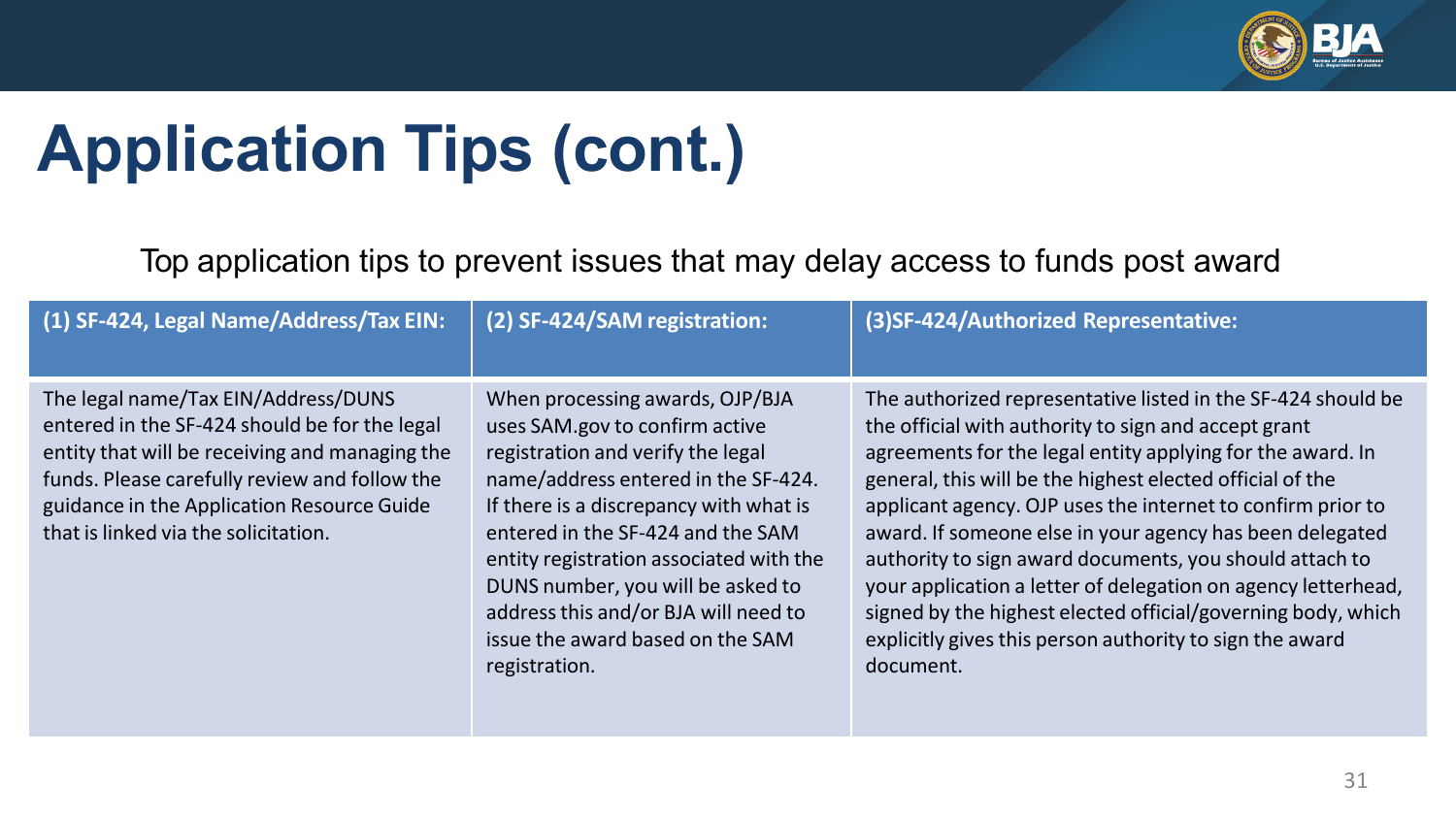

Top application tips to prevent issues that may delay access to funds post award (cont.)

| (4) SF-424/Funding:                                                                                                                                       | (5) Budget/Proper Format:                                                                                                                                                                                                                                                                                                                         | (6) Budget/Unallowable Costs:                                                                                                                                                                                                                                                                               |
|-----------------------------------------------------------------------------------------------------------------------------------------------------------|---------------------------------------------------------------------------------------------------------------------------------------------------------------------------------------------------------------------------------------------------------------------------------------------------------------------------------------------------|-------------------------------------------------------------------------------------------------------------------------------------------------------------------------------------------------------------------------------------------------------------------------------------------------------------|
| The total federal request entered in the<br>SF-424 should match the total federal<br>request in your application budget for the<br>entire project period. | It is required that you use the<br><b>Budget Detail Worksheet template</b><br>that is linked in the solicitation for<br>your application. If you use a<br>different format, it is possible to<br>receive an award but you will not<br>be able to access funds until a<br>budget in the proper format is<br>submitted and approved post-<br>award. | Please do not include any of the costs listed in the<br>"Budget Information" section, and make sure any<br>proposed federal costs avoid supplanting. If such costs<br>are identified in your application budget and you<br>receive an award, you will need to revise your budget<br>before receiving funds. |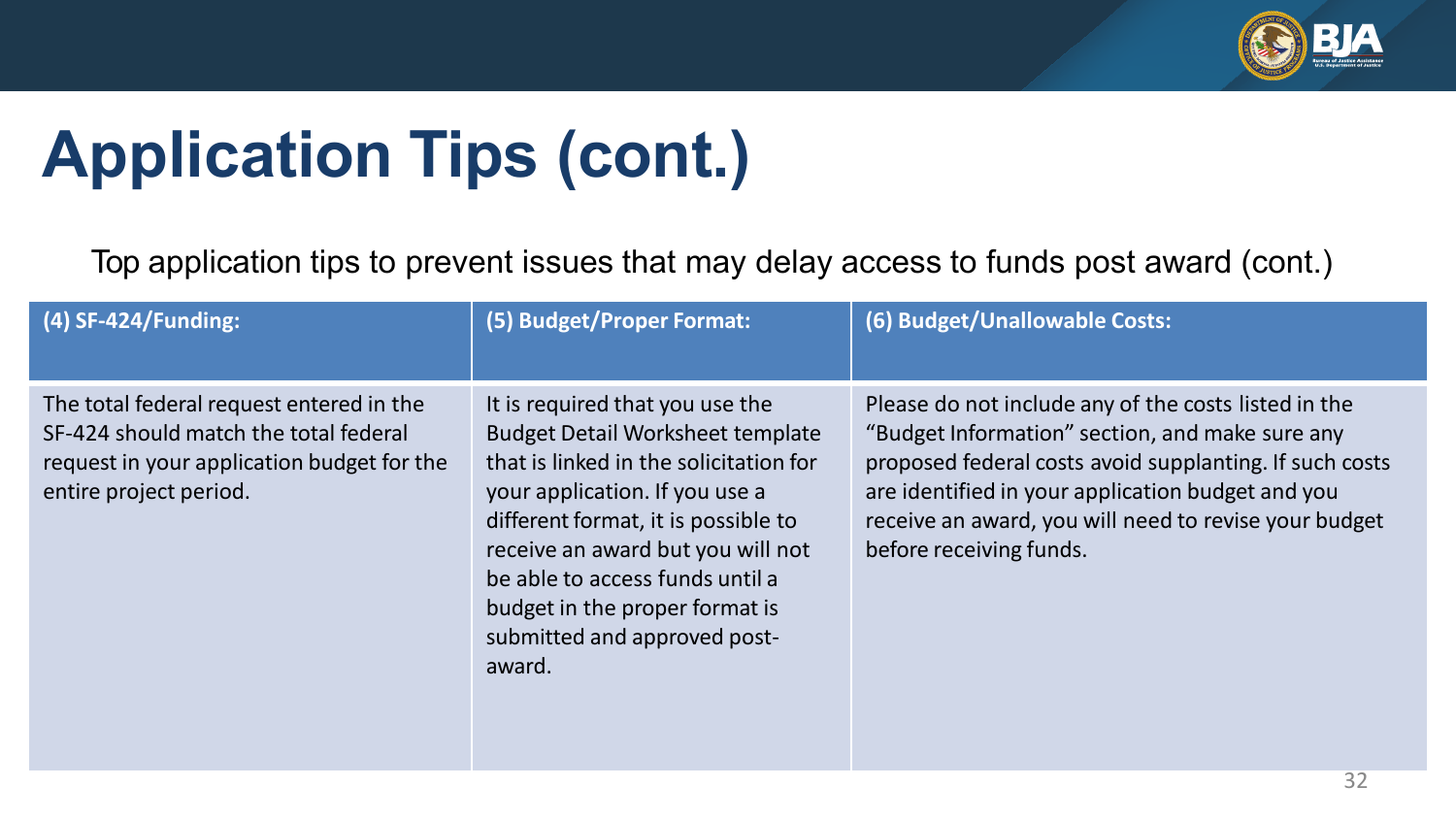

Top application tips to prevent issues that may delay access to funds post award (cont.)

| (7) Budget/Subgrants:                                                                                                                                                                                                                                                                                                                                                                                                                                                                             | (8) Budget:                                                                                                                                                                                                                                            | (9) Application Attachments/General:                                                                                                                                                                                                                                                                    |
|---------------------------------------------------------------------------------------------------------------------------------------------------------------------------------------------------------------------------------------------------------------------------------------------------------------------------------------------------------------------------------------------------------------------------------------------------------------------------------------------------|--------------------------------------------------------------------------------------------------------------------------------------------------------------------------------------------------------------------------------------------------------|---------------------------------------------------------------------------------------------------------------------------------------------------------------------------------------------------------------------------------------------------------------------------------------------------------|
|                                                                                                                                                                                                                                                                                                                                                                                                                                                                                                   |                                                                                                                                                                                                                                                        |                                                                                                                                                                                                                                                                                                         |
| The budget template distinguishes<br>between subgrants versus procurement<br>contracts. You should carefully OJP Grant<br>Application Resource Guide (linked in the<br>solicitation) subsection titled<br>"Information on Proposed Subawards (if<br>any) and Proposed Procurement<br>Contracts (if any)" to properly categorize<br>your costs in these sections. If BJA has<br>questions about the identification of a<br>particular relationship in the budget, we<br>may place a hold on funds. | Be sure that funding requested is<br>consistent with the allowable<br>activities under the solicitation and<br>OJP financial manual. You should<br>carefully OJP Grant Application<br>Resource Guide (linked in the<br>solicitation) for more details. | Follow exactly the "What an Application Should<br>Include" section. It is very helpful for reviewers if each<br>attachment is a separate file named/numbered as it is<br>in the solicitation. If you combine attachments (not<br>recommended), please include a table of contents with<br>page numbers. |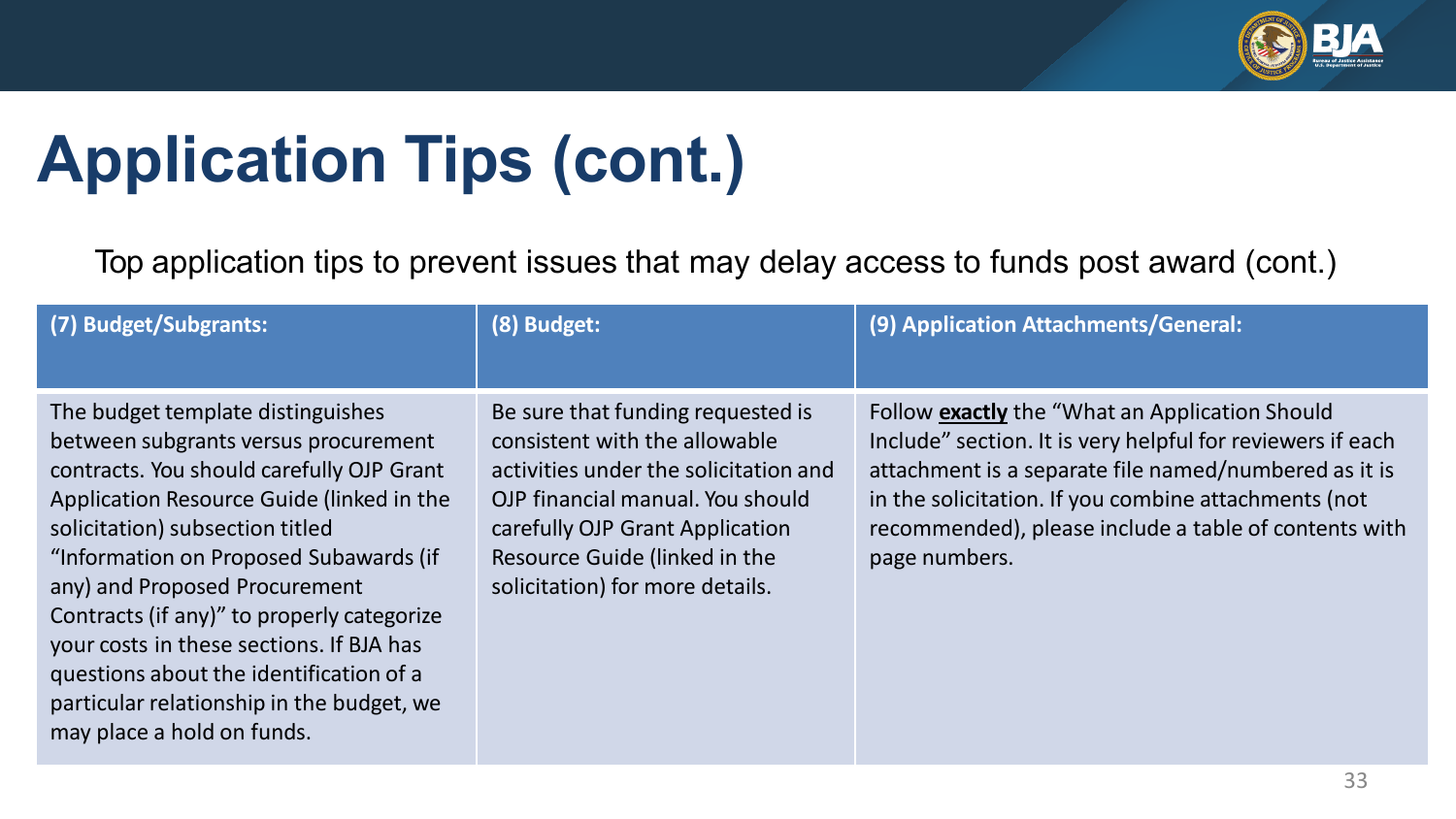

Top application tips to prevent issues that may delay access to funds post award (cont.)

**(10) Application Attachments: Disclosure of Pending Applications/Time Task Plan**

Disclosure of Pending Applications is required for all applicants, whether you have duplications to declare or not. Please use the legal name listed in the SF-424 in the disclosure language. Be sure to enclose a Time/Task plan and resumes/position descriptions as required.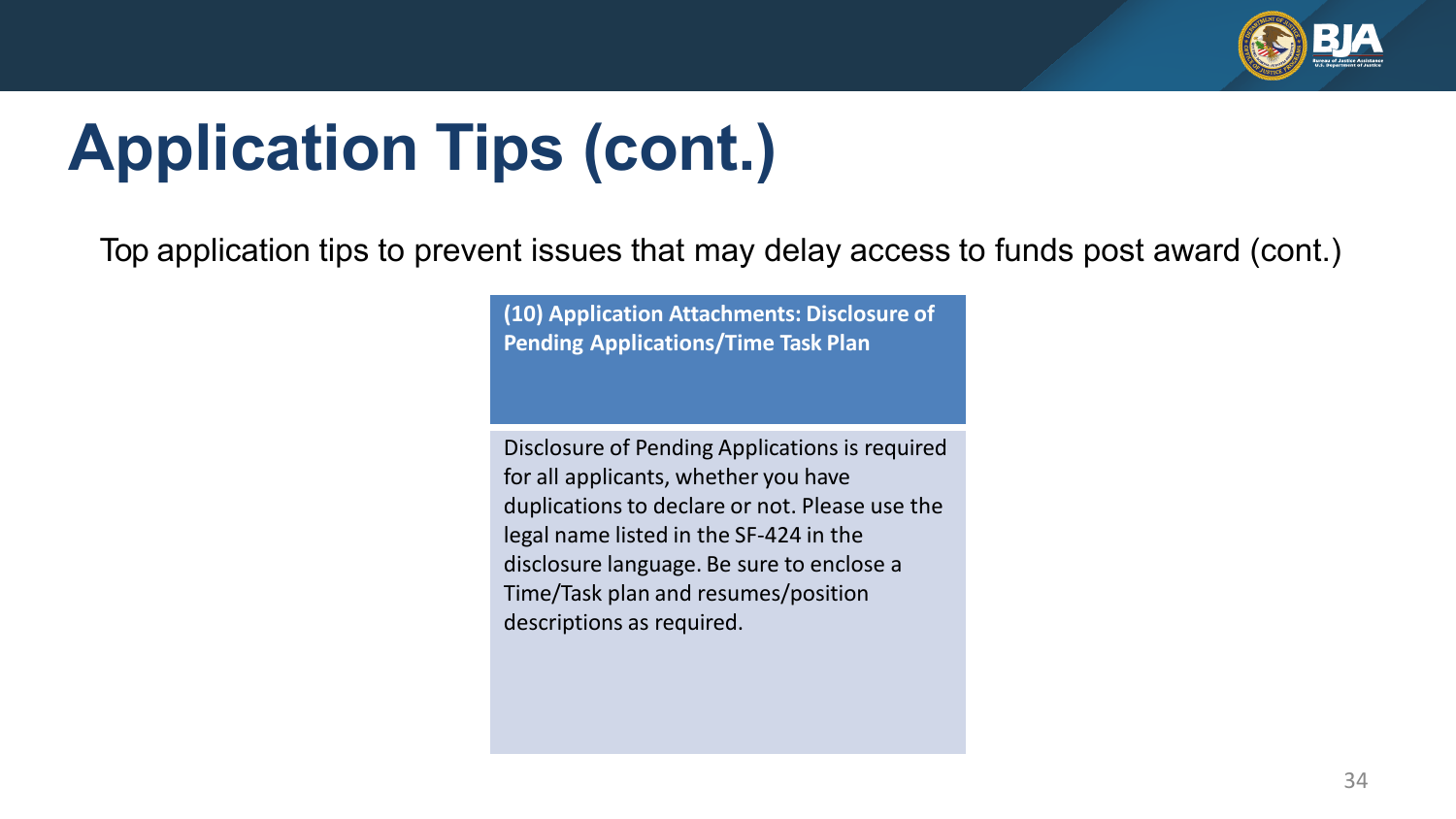## JustGrants Application Submission Resources

### [Application Mechanics eLearning Videos](https://justicegrants.usdoj.gov/training/training-application-submission)

By viewing the eLearning videos, job aids, DOJ Application Checklist and other resources, applicants will have all of the information needed to successfully navigate the mechanics of submitting an application.

#### The checklist includes:

- [Application Mechanics: Getting Ready to Apply \(NEW\)](https://youtu.be/ITtDiVOOO_o)
- $\checkmark$  Application Mechanics: Initiating Application Submission in Grants.gov (NEW)
- [Application Submission: Locating an Application](https://youtu.be/2UqzPqUegv4)
- [Application Submission: Submitting an Application](https://youtu.be/_56sxZBdEW8)
- $\checkmark$  Application Submission: Completing a Budget Detail Form
- [Application Mechanics: After Submitting an](https://youtu.be/PTaNT9bEa6g)  Application (NEW)

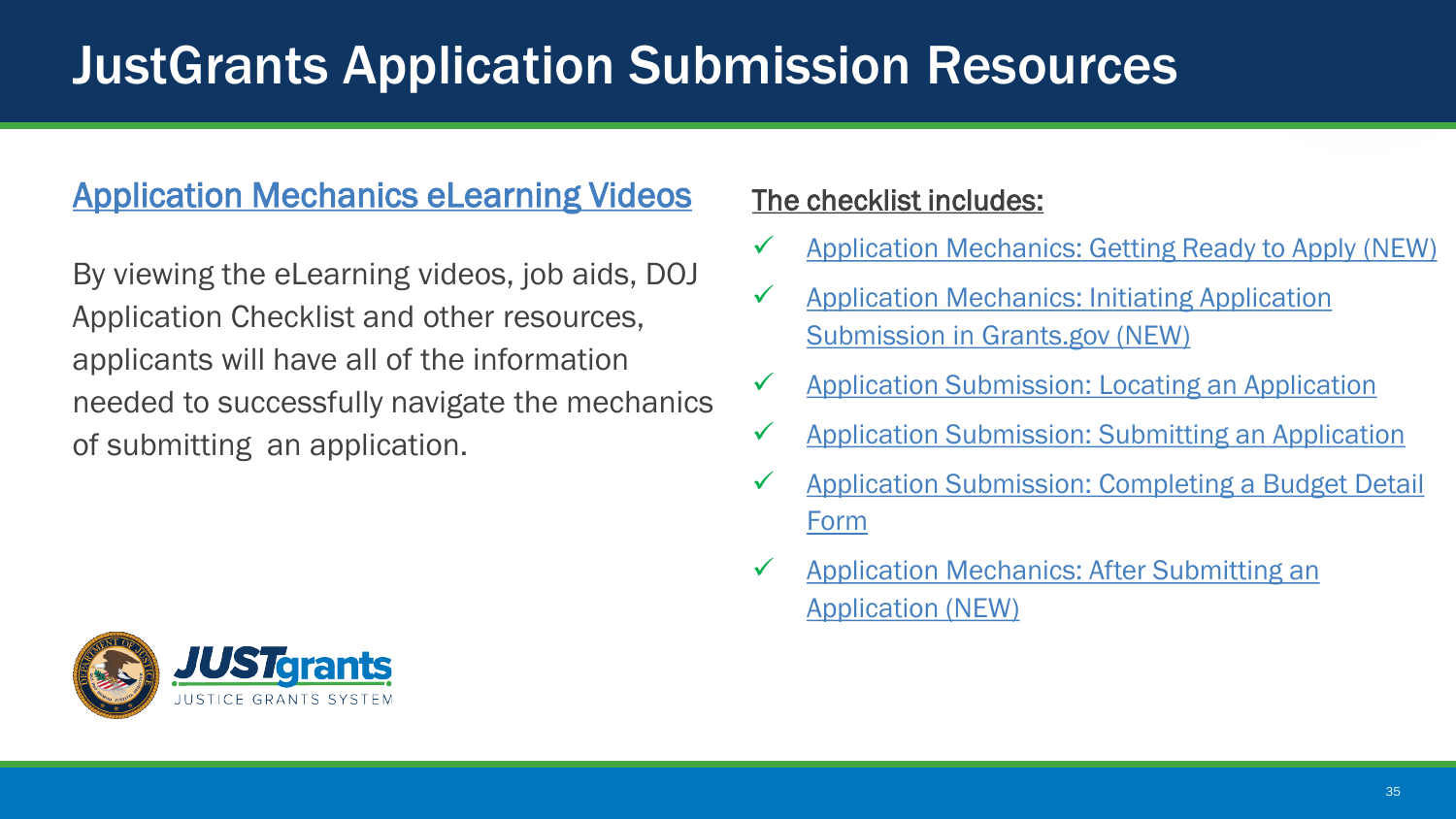## DOJ Application Submission Checklist

### Review the [DOJ Application Submission Checklist](https://justicegrants.usdoj.gov/sites/g/files/xyckuh296/files/media/document/appln-submission-checklist.pdf)

The checklist covers all necessary steps to complete the two-part application process in Grants.gov and JustGrants.

#### The checklist includes:

- $\checkmark$  How to prepare to apply
- $\checkmark$  Completing the abbreviated application in Grants.gov
- Entity onboarding and JustGrants access
- Completing, reviewing, certifying and submitting your application in JustGrants
- Helpful user tips

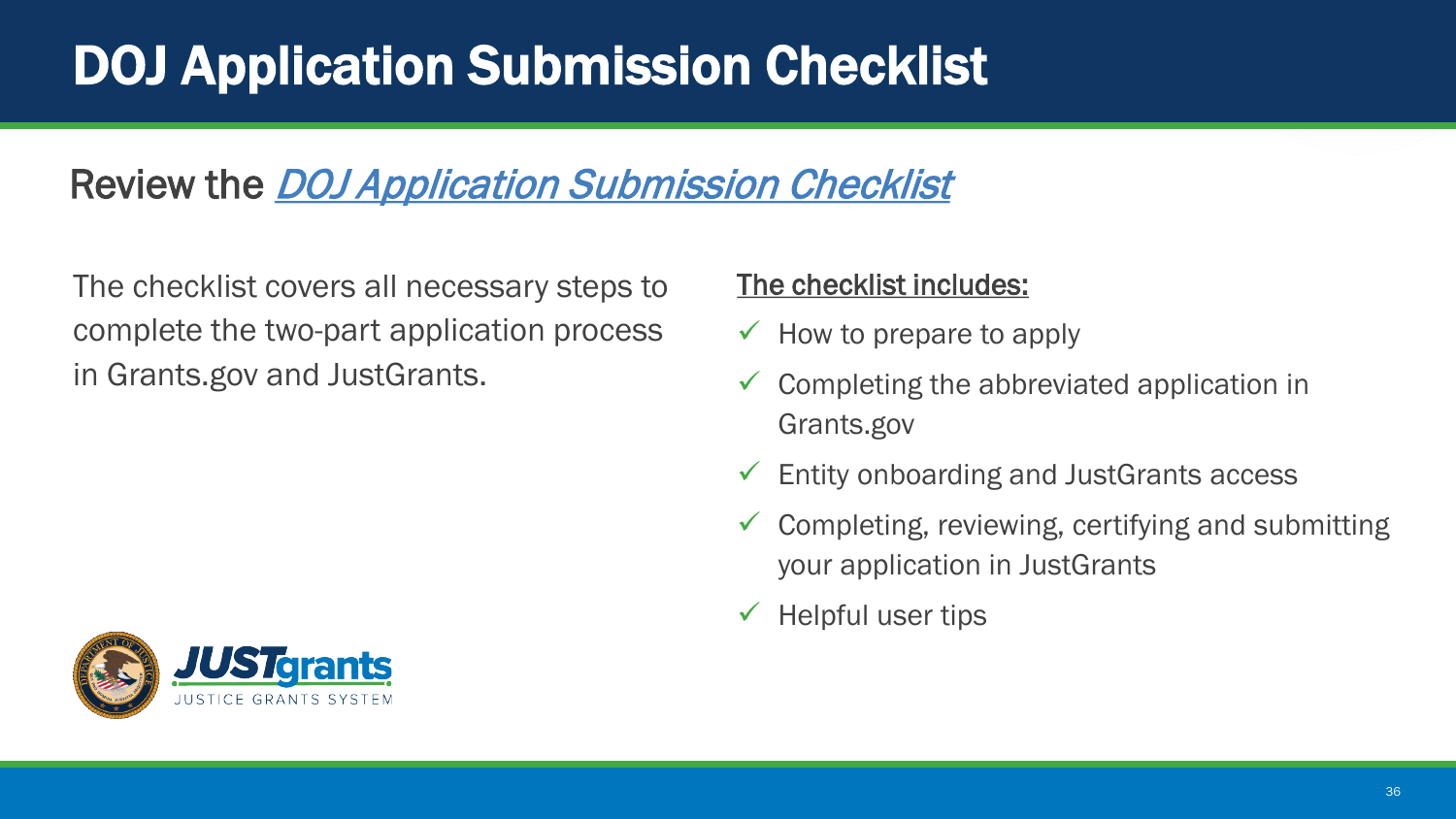## JustGrants Training and Resources

- $\triangleright$  Access [slide deck](https://justicegrants.usdoj.gov/sites/g/files/xyckuh296/files/media/document/app-mech-slide-deck.pdf) from previous webinars.
- $\triangleright$  Refer to the JustGrants [Training Application Submission](https://justicegrants.usdoj.gov/training-resources/justgrants-training/application-submission#y9juqd) page for additional information and training on the application submission process.
- $\triangleright$  Bookmark the [JustGrants](https://justicegrants.usdoj.gov/training-resources/justgrants-training/grants-management-lifecycle) Training page for updates.

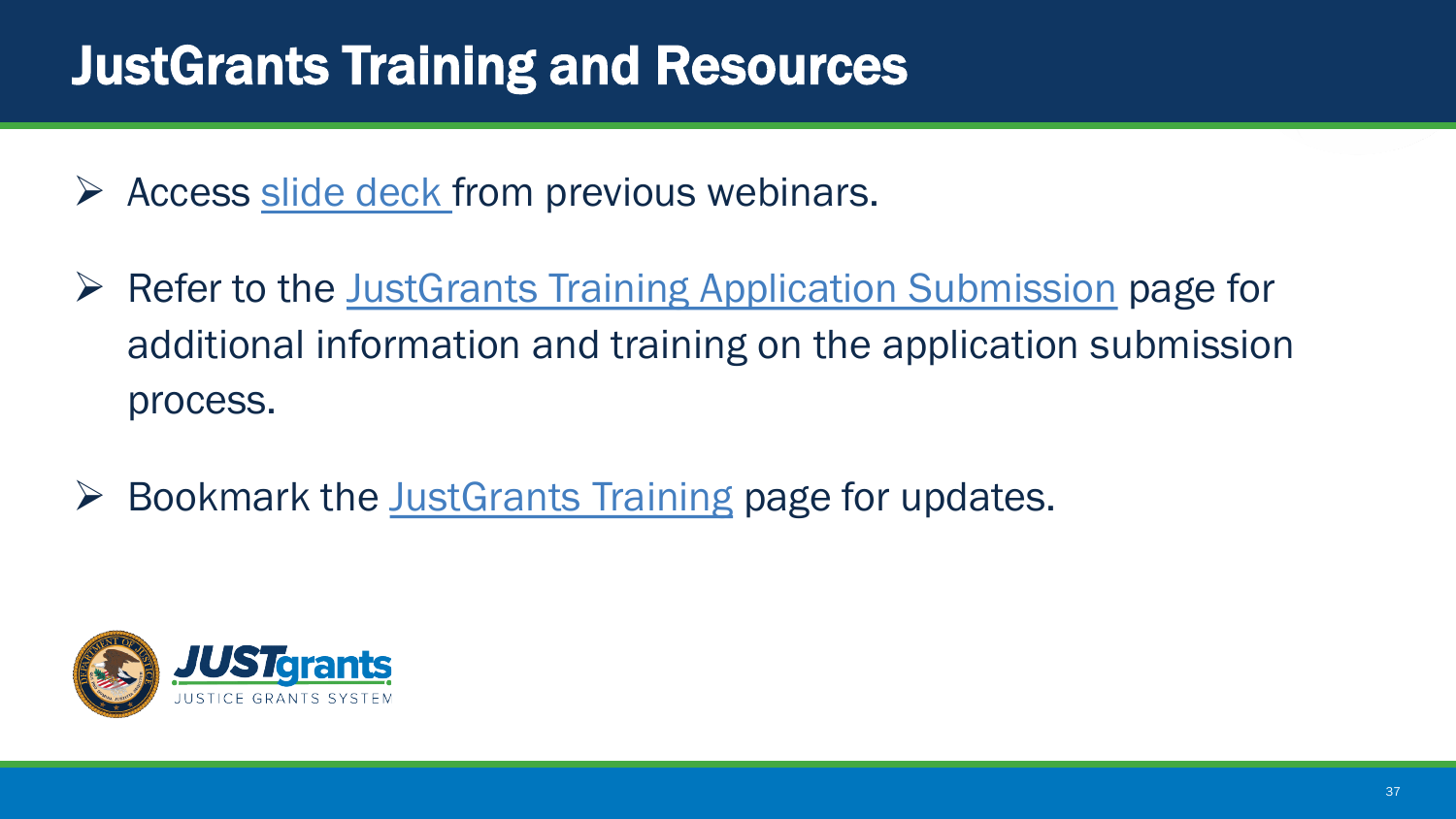

## **Application Assistance**

### **Grants.gov**

- Provides technical assistance with submitting the SF-424 and SF-LLL
	- **Customer Support Hotline**  800-518-4726 or 606-545-5035
		- Operates 24 hours a day, 7 days a week, except on federal holidays
	- **Email** 
		- <https://www.grants.gov/web/grants/support.html>
		- [support@grants.gov](mailto:support@grants.gov)
- Provides information on available federal funding opportunities for various federal agencies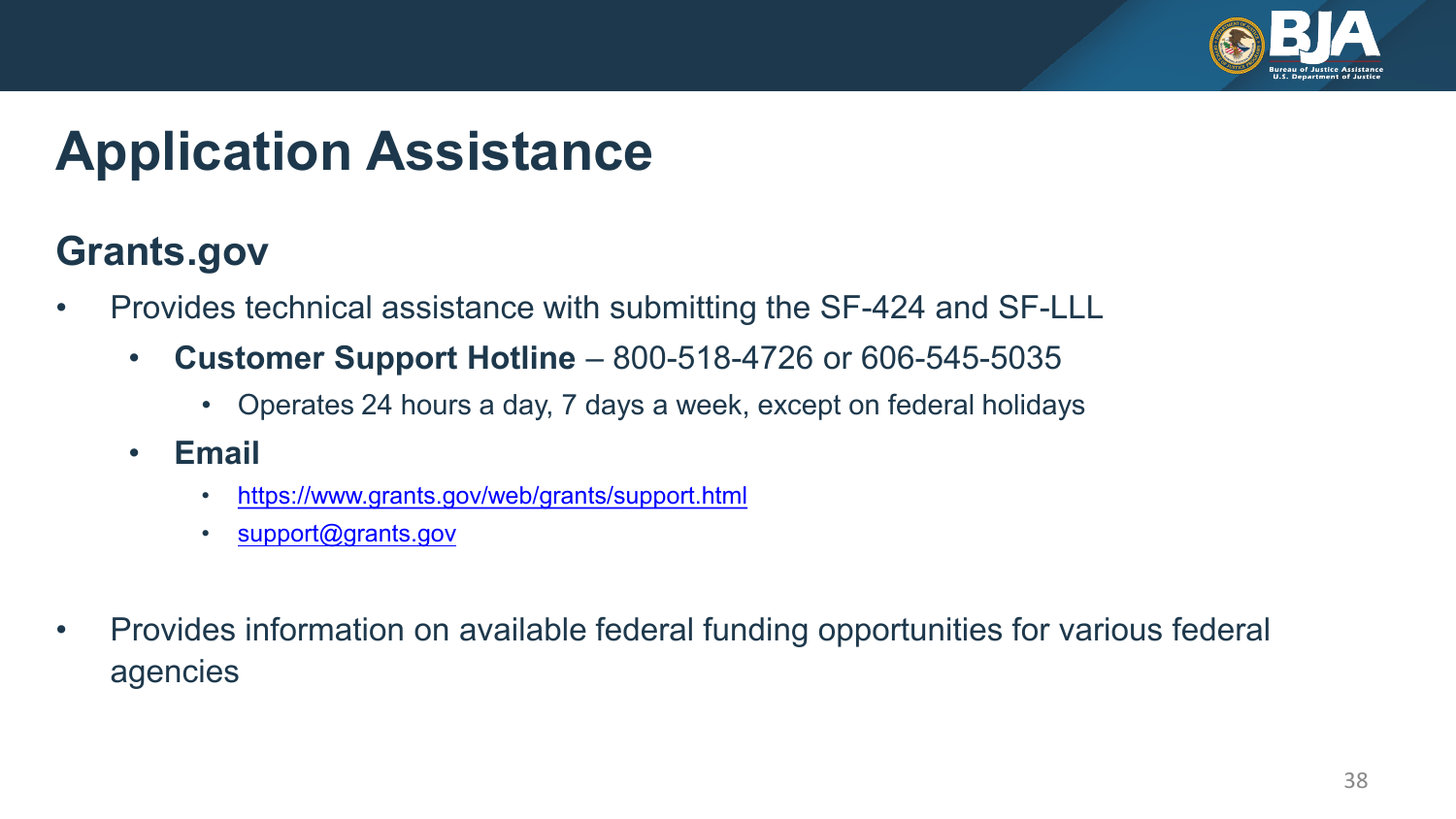

## **Application Assistance (cont.)**

### **JustGrants Technical Support**

- Provides technical assistance with submitting the full application in DOJ's Justice Grants System (JustGrants)
	- **Customer Support Hotline**  833-872-5175
		- Monday Friday between 5:00 AM and 9:00 PM ET
		- Saturday, Sunday, and Federal holidays from 9:00 AM 5:00 PM ET
	- **Email** 
		- https://justicegrants.usdoj.gov/user-support
		- JustGrants.Support@usdoj.gov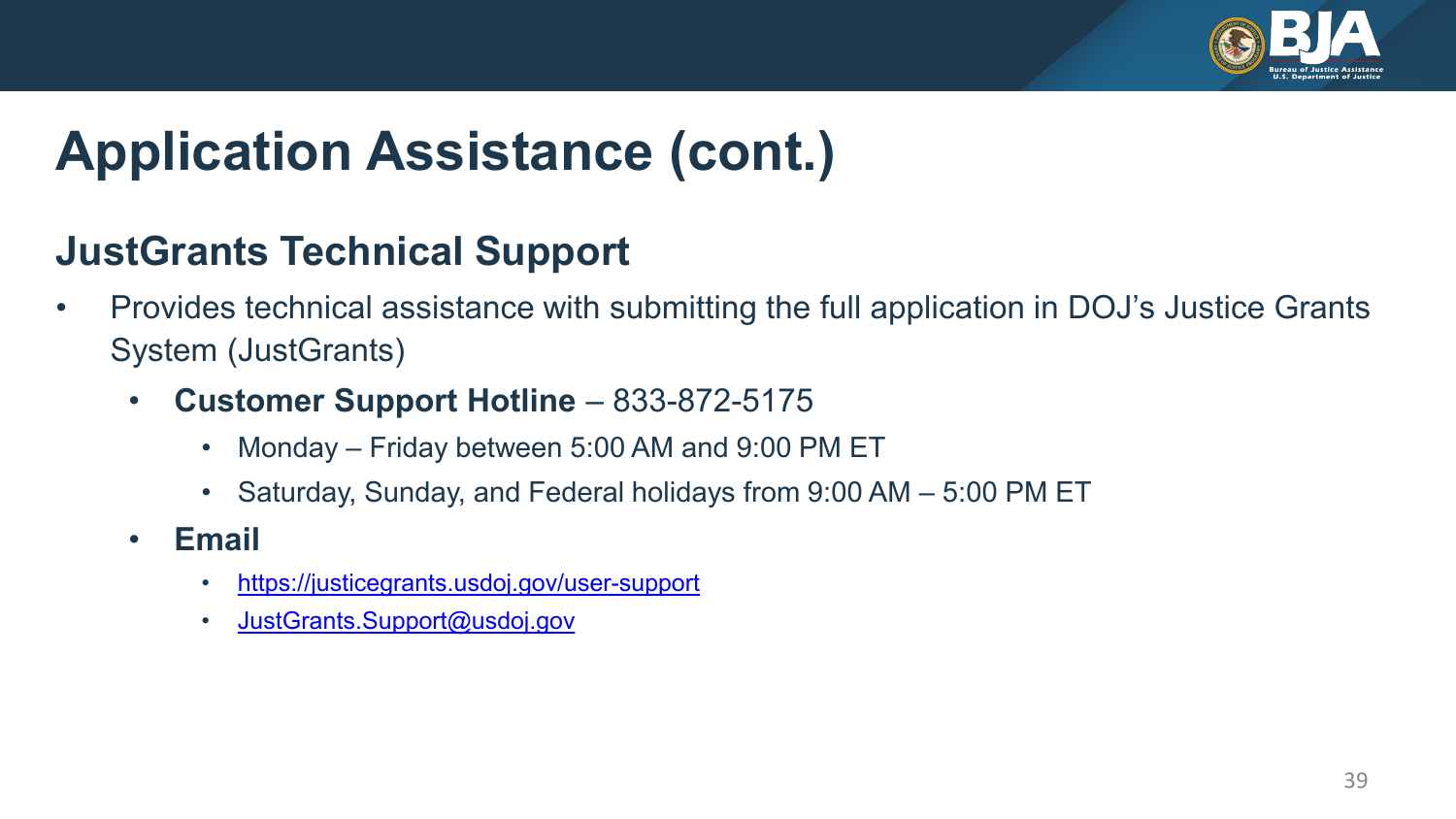

## **Application Assistance and Support (cont.)**

### **OJP Response Center**

- Provides solicitation support and general assistance
- **email** [grants@ncjrs.gov](mailto:grants@ncjrs.gov)
- **web chat**  <https://webcontact.ncjrs.gov/ncjchat/chat.jsp>
- **toll free** at 800–851–3420
- **TTY** at 301–240–6310 (hearing impaired only)

The Response Center hours of operation are 10:00 a.m. to 6:00 p.m. eastern time, Monday through Friday

### **Subscribe**

- Subscribe to receive email notifications of new funding opportunities and other resources
	- Sign-up to receive the twice monthly **JUSTINFO** newsletter as well as the weekly **Funding News** email
	- Subscribe at<https://www.ojp.gov/subscribe> and be sure to select "Grants/funding" as an area of interest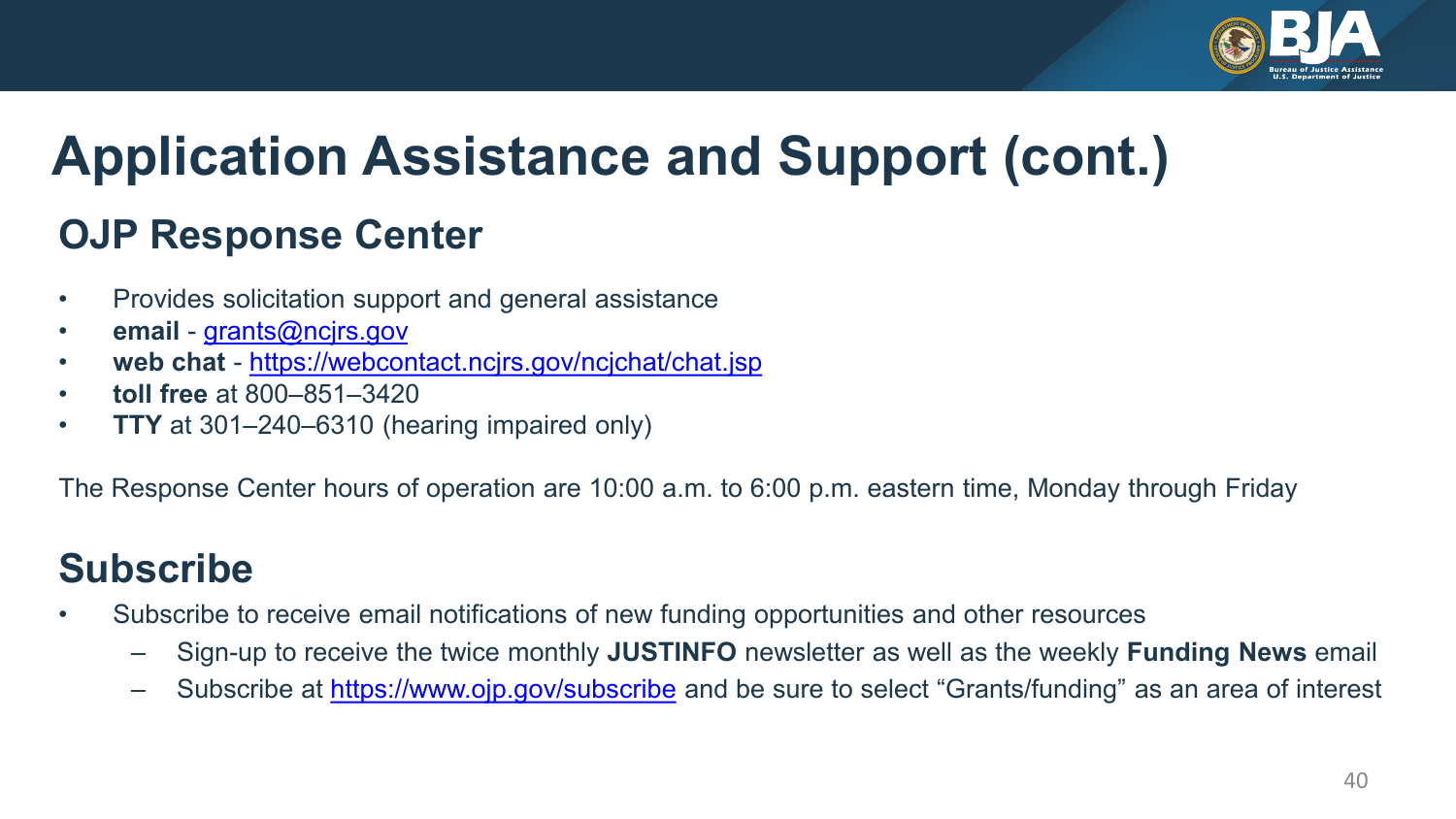

# **Reminder: Dual Deadlines**

Applications will be submitted in a two-step process, each with its own deadline:

- Step 1: Submit an **SF-424** and an **SF-LLL** at [Grants.gov](https://www.grants.gov/)
- Step 2: Submit the full application, with attachments, at [JusticeGrants.usdoj.gov](https://justicegrants.usdoj.gov/)

*\*NOTE: Submission deadline times for both Grants.gov and JustGrants are now 8:59pm ET, not 11:59pm ET as in past years.* 

**Read the solicitations carefully for further guidance.**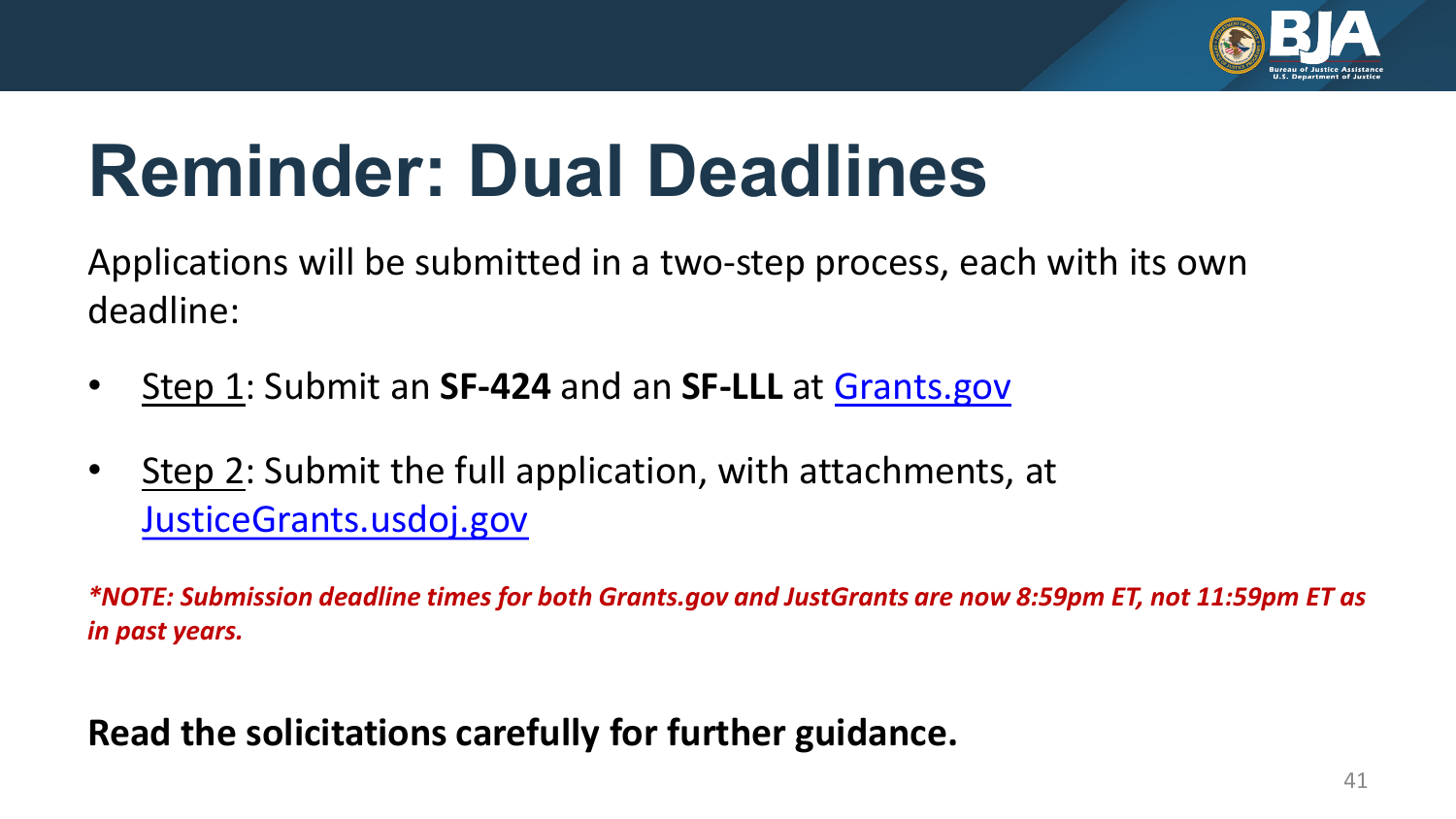

## **Late Applications:**

- Please make sure you reach out ASAP if you run across any issues in JustGrants or Grants.gov to the contact information provided in the previous slides
- Document your request for technical assistance and request approval to submit after the deadline in an email to OJP Response Center at [grants@ncjrs.gov](mailto:grants@ncjrs.gov) **within 24 hours** after the Grants.gov application deadline
- Make sure to document all issues including any ticket numbers provided by the helpdesk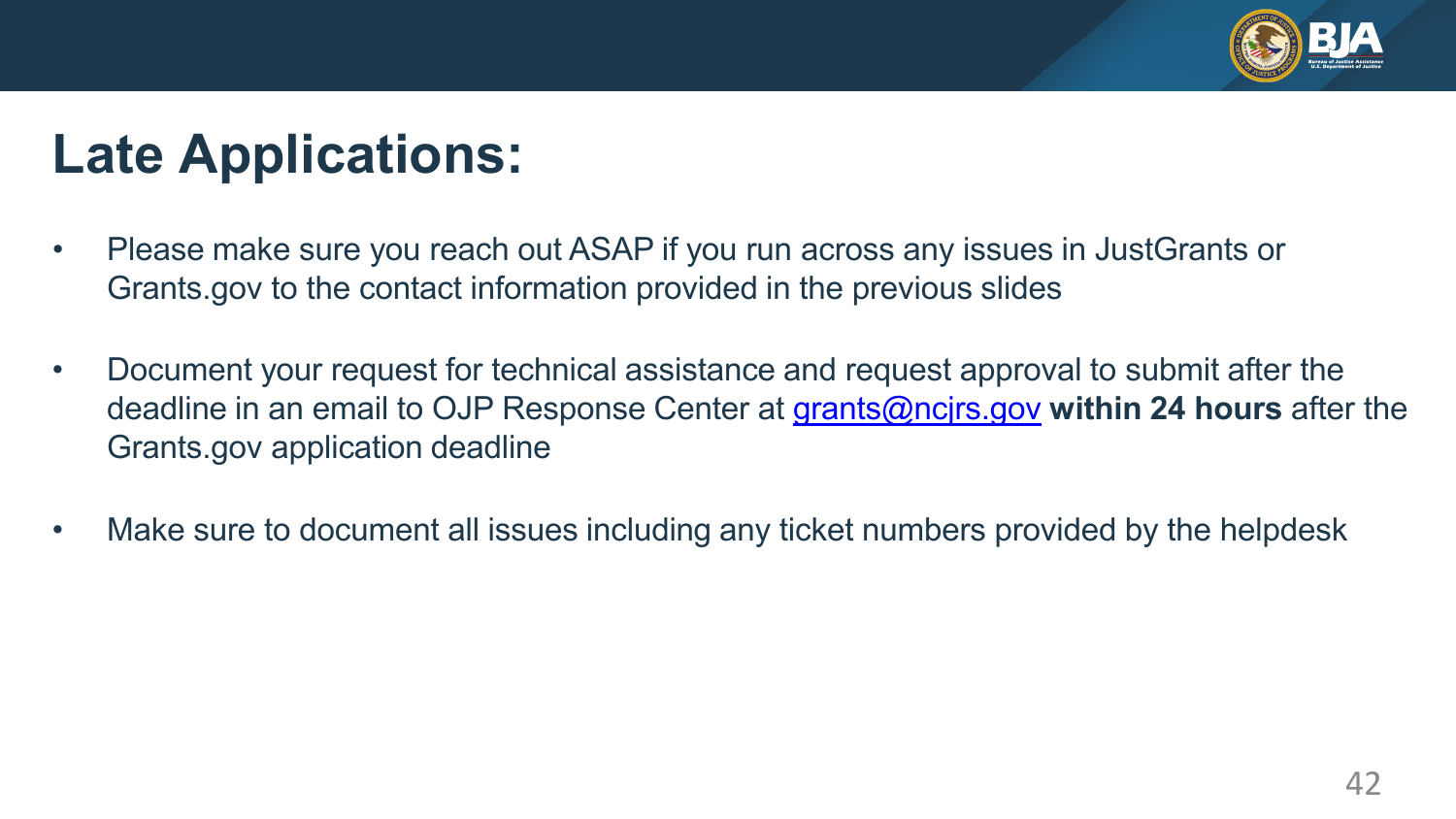

## **Stay Connected**



### **Email Updates**

• Text OJP [your email address] to 468-311 to subscribe.

\*Message and data rates may apply.

### **Social Media**

- Facebook: <https://www.facebook.com/DOJBJA>
- Twitter:<https://twitter.com/DOJBJA>
- YouTube: [www.youtube.com/dojbja](http://www.youtube.com/dojbja)

For information on funding opportunities, publications, and initiatives, visit **BJA's website –** [https://bja.ojp.gov](https://bja.ojp.gov/)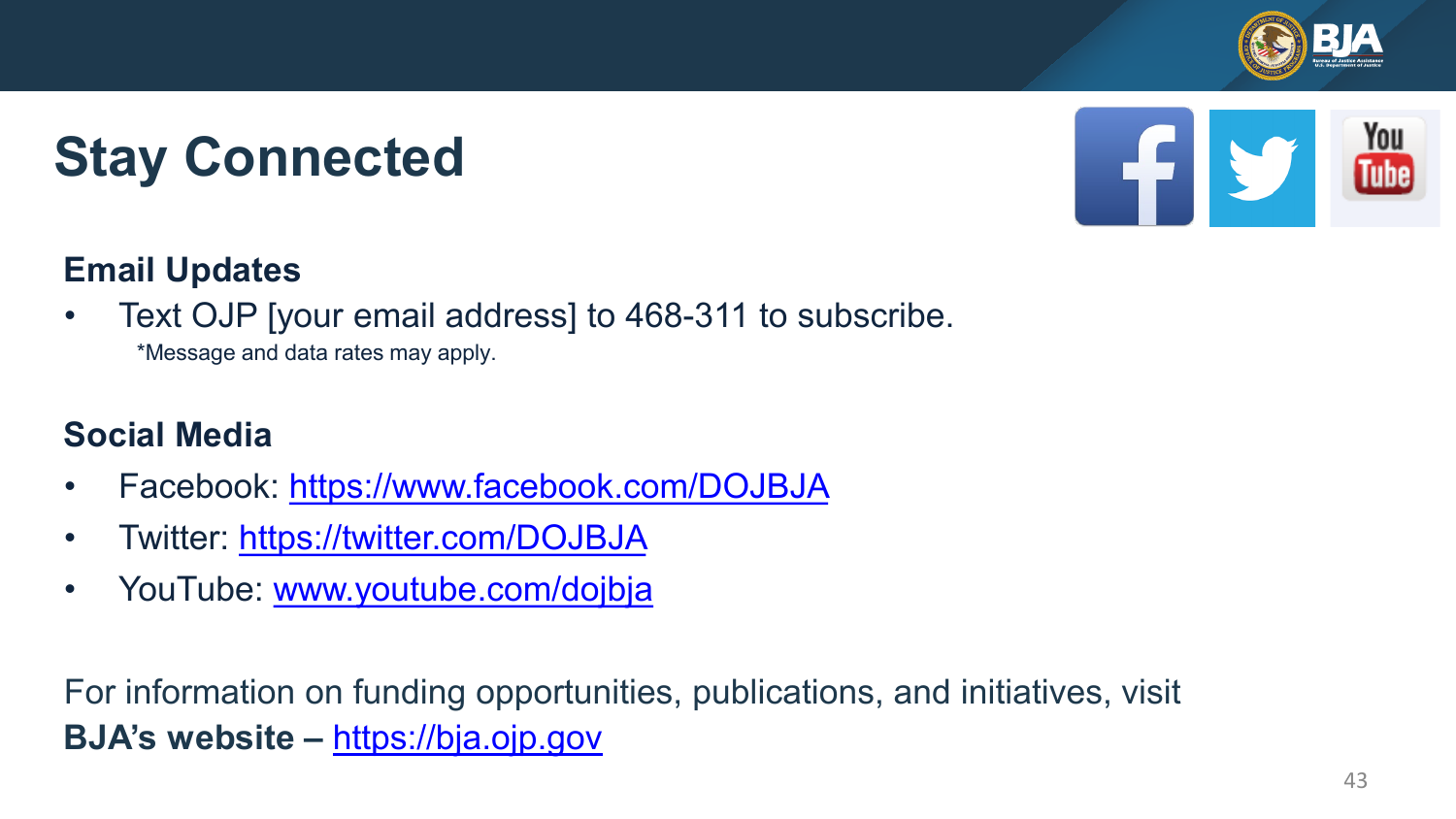

## **Quick Reference: Important Contacts**